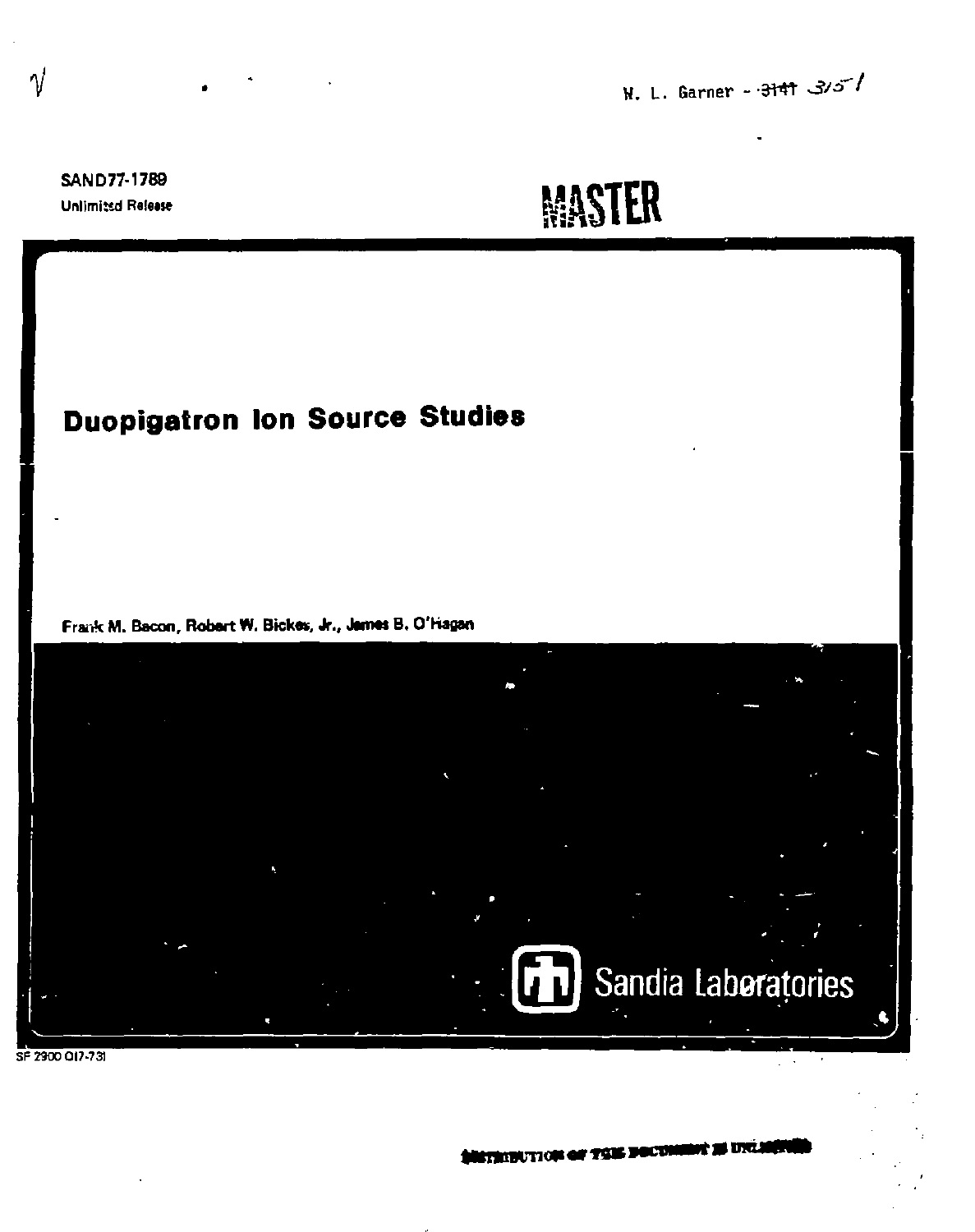# **ACKNOWLEDGMENTS**

Many of the duopigatron ion source parts were obtained from O. B. Morgan and R. C. Davis at ORNL. Helpful discussions with G. N. McClure are gratefully acknowledged.

 $\cdot$ 

٠.  $\cdot$ 

www. Final region was properties of the state of the state of the space of the state of the state of the state of the state of the state of the state of the state of the state of the state of the state of the state of the stat

÷

 $\epsilon$ 

 $\overline{1}$ 

NOTICE MIN ONLY

PORTIONS OF THIS REPORT ARE ILLEGIBLE. It has been reproduced from the best available ling been remoditors from the best pressure.<br>CODY 10 PETMIt the broadest possible avail-

م<br>م DISTRIBUTION OF THIS DOCUMENT IS UNLIMITED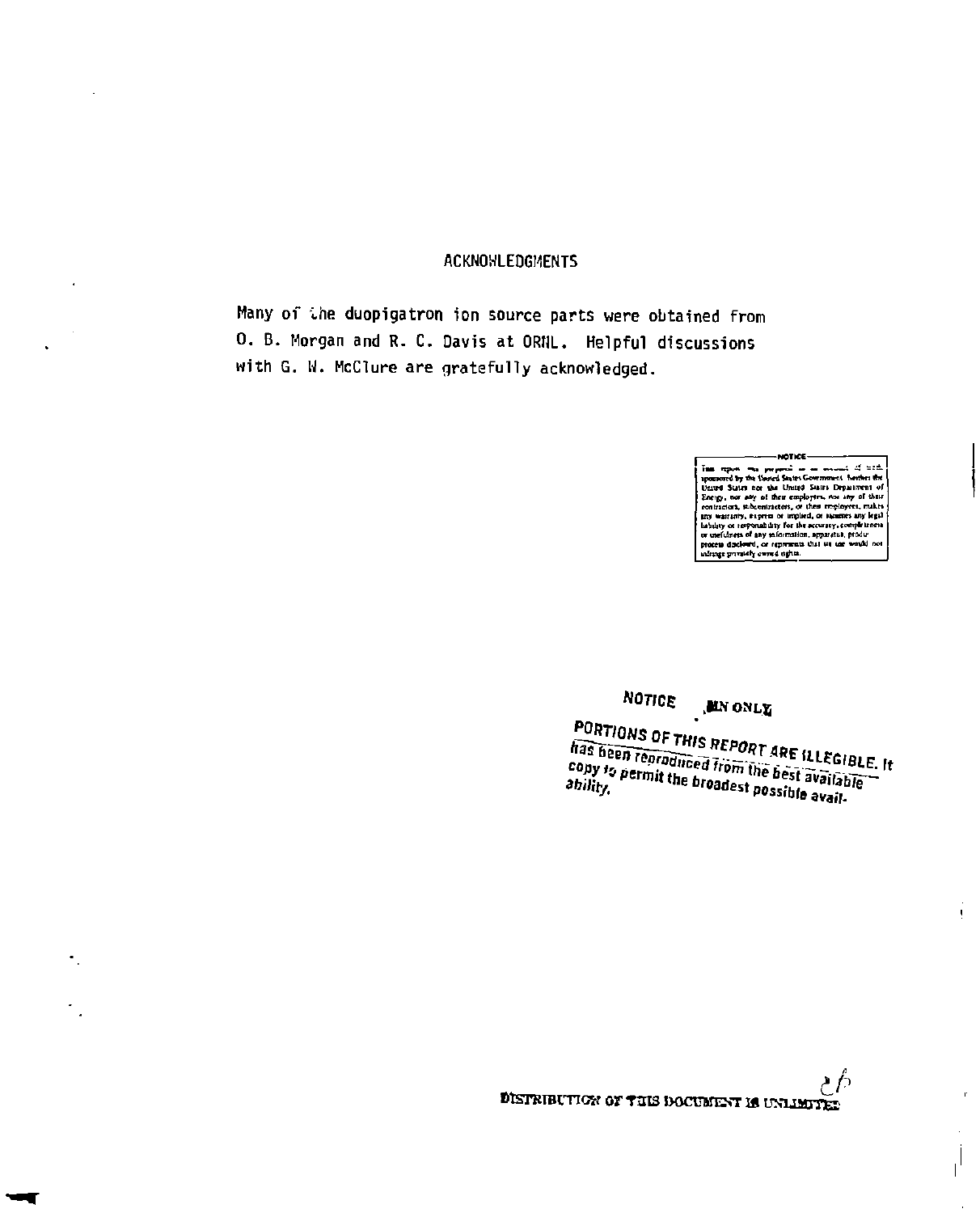#### SAND77-1789 UNLIMITED RELEASE Printed July 19/6

#### DUOPIGATRON ION SOURCE STUDIES\*

Frank M. Bacon Tube Development Division 2351

Robert W. Bickes, Jr. James B. O'Hagan Atomic and Arc Physics Division 2352

Sandia Laboratories Albuquerque, New Mexico 87115

#### ABSTRACT

Ion source performance characteristics consisting of total ion current, ion energy distribution, mass distribution, and ion current density distribution have been measured for several models of a duopigatron. Variations on the duopigatron design involved plasma expansion cup material and dimensions, secondary cathode material, and interelectrode spacings. Of the designs tested, the one with a copper and molybdenum secondary cathode and a mild steel plasma expansion cup proved to give the best results. The ion current density distribution was peaked at the center of the plasma expansion cup and fell off to  $80\%$  of the peak value at the cup wall for a cup 15.2 mm deep. A total ion current of 180 mA consisting of 60-702 atomic ions was produced with an arc current of 20 A and source pressure of 9.3 Pa. More shallow cups produced a larger beam current and a more sharply peaked ion current density distribution. Typical ion energy distributions were bell-shaped curves with a peak 10 to 20 V below anode potential and with ion energies extending 30 to 40 V on either side of the peak.

Ń

Work Sponsored by U, S. Department of Energy,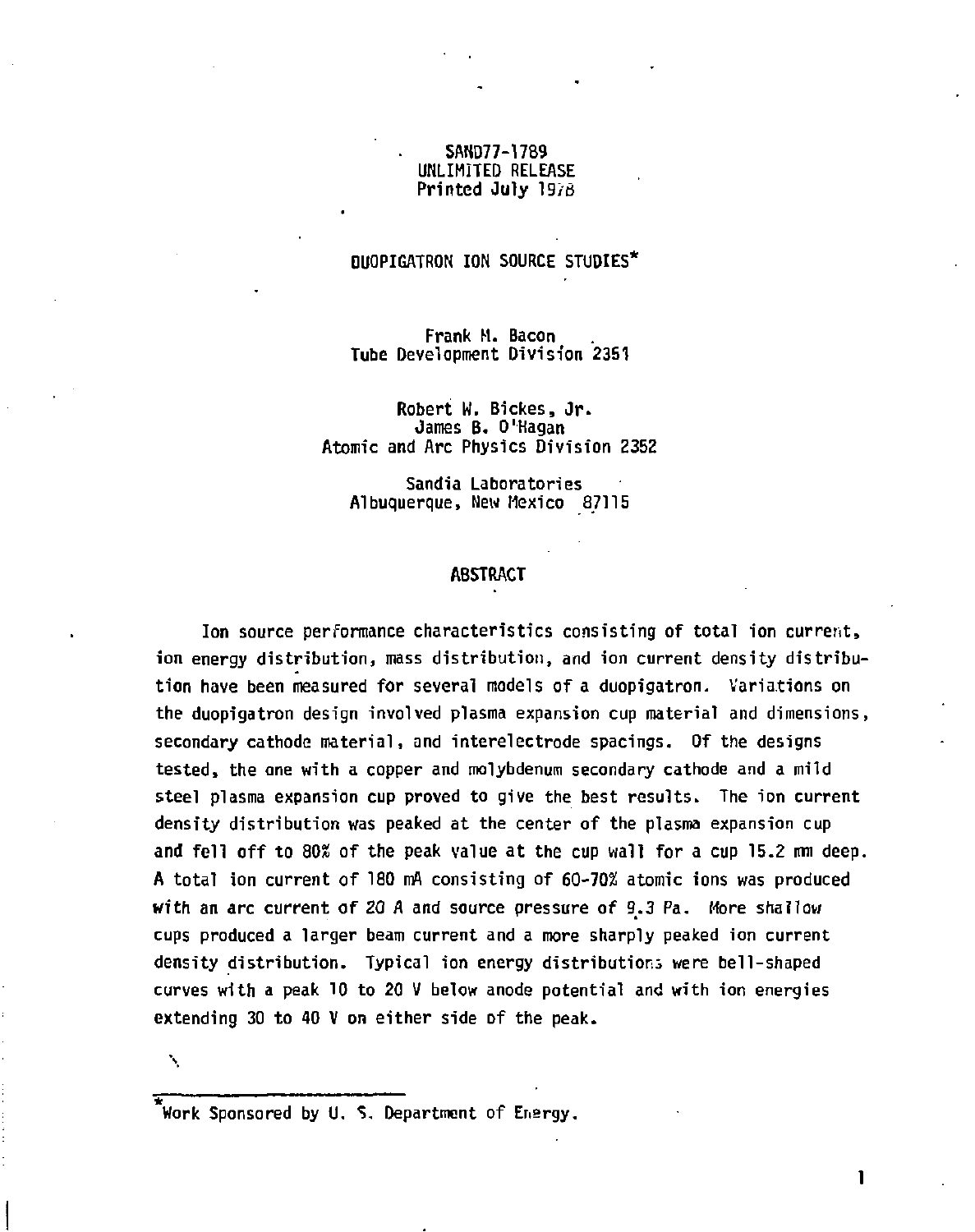# **TABLE OF CONTENTS**

|    |  |                                 |  |  |  |  |  |  |  |  |  | Page |
|----|--|---------------------------------|--|--|--|--|--|--|--|--|--|------|
| Ι. |  |                                 |  |  |  |  |  |  |  |  |  | -5   |
|    |  | II. EXPERIMENTAL APPARATUS      |  |  |  |  |  |  |  |  |  | - 5  |
|    |  | III. EXPERIMENTAL RESULTS 8     |  |  |  |  |  |  |  |  |  |      |
|    |  |                                 |  |  |  |  |  |  |  |  |  | - 8  |
|    |  |                                 |  |  |  |  |  |  |  |  |  | 10   |
|    |  |                                 |  |  |  |  |  |  |  |  |  | 11   |
|    |  |                                 |  |  |  |  |  |  |  |  |  | 11   |
|    |  |                                 |  |  |  |  |  |  |  |  |  | 14   |
|    |  |                                 |  |  |  |  |  |  |  |  |  | 14   |
|    |  | <b>F.</b> Models 6 and 7        |  |  |  |  |  |  |  |  |  | 17   |
|    |  | G. Models $8, 9$ , and $10$     |  |  |  |  |  |  |  |  |  | 17   |
|    |  | IV. DISCUSSIONS AND CONCLUSIONS |  |  |  |  |  |  |  |  |  | 23   |
| 25 |  |                                 |  |  |  |  |  |  |  |  |  |      |

 $\overline{\mathbf{2}}$ 

• • ^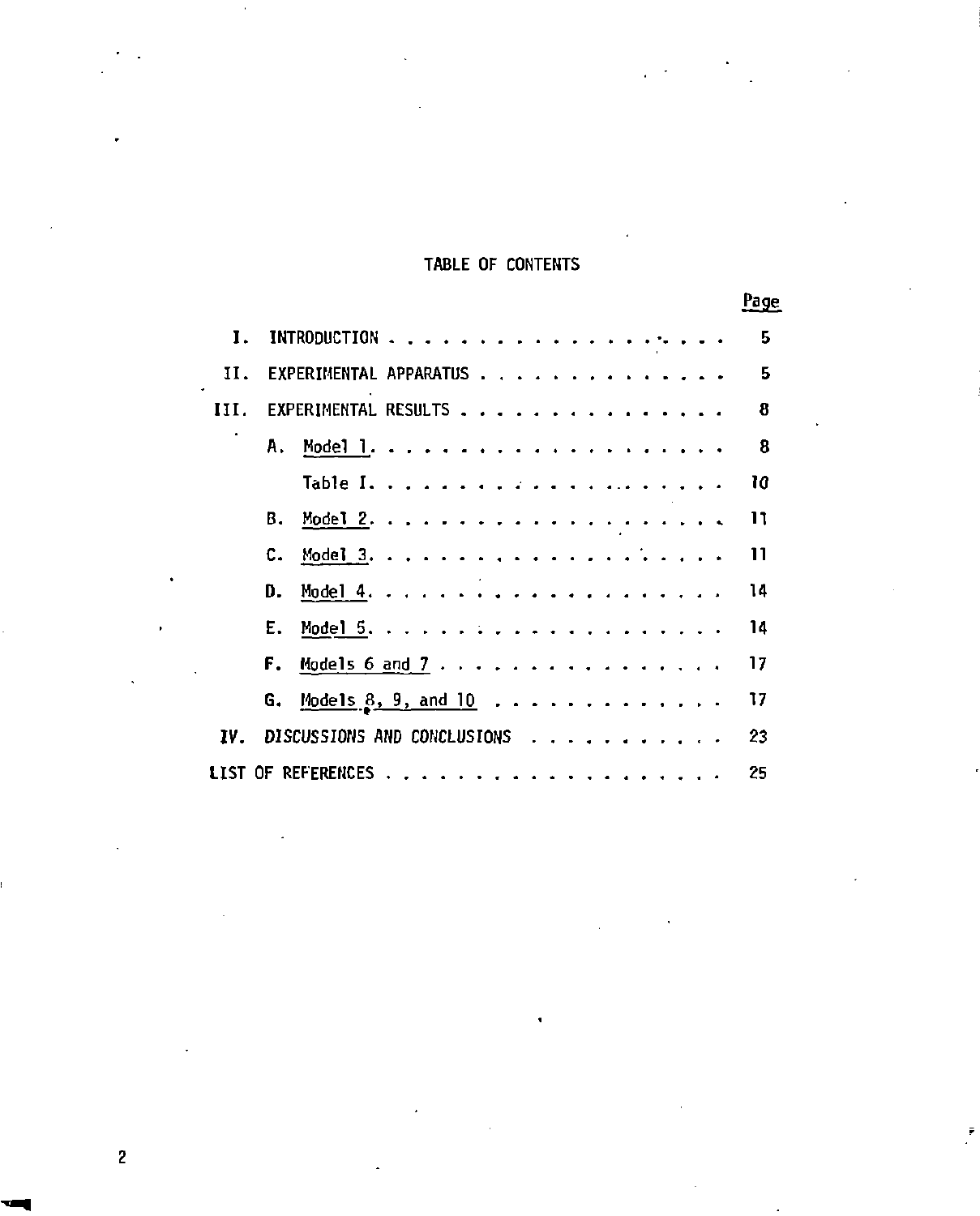# **LIST OF FIGURES**

| Figure No. | <u>rage</u>                                           |  |
|------------|-------------------------------------------------------|--|
|            | 1. Schematic Drawing of Duopigatron Ion Source<br>6   |  |
|            | 2. Experimental Data Obtained on Duopigatron -<br>q   |  |
|            | 3. Experimental Data Obtained on Duopigatron -        |  |
|            | 4. Experimental Data Obtained for Duonicatron -<br>13 |  |
|            | 5. Experimental Data Obtained for Duopigatron -       |  |
|            | 6. Experimental Data Obtained on Duopiqatron -        |  |
|            | 7. Experimental Data Obtained on Duopigatron -        |  |
| 8.         | Experimental Data Obtained for Duopigatron -          |  |
| 9.         | Experimental Data Obtained for Duopigatron -          |  |
| 10.        | Experimental Data Obtained for Duopigatron -          |  |
|            | Experimental Data Obtained for Duopigatron -          |  |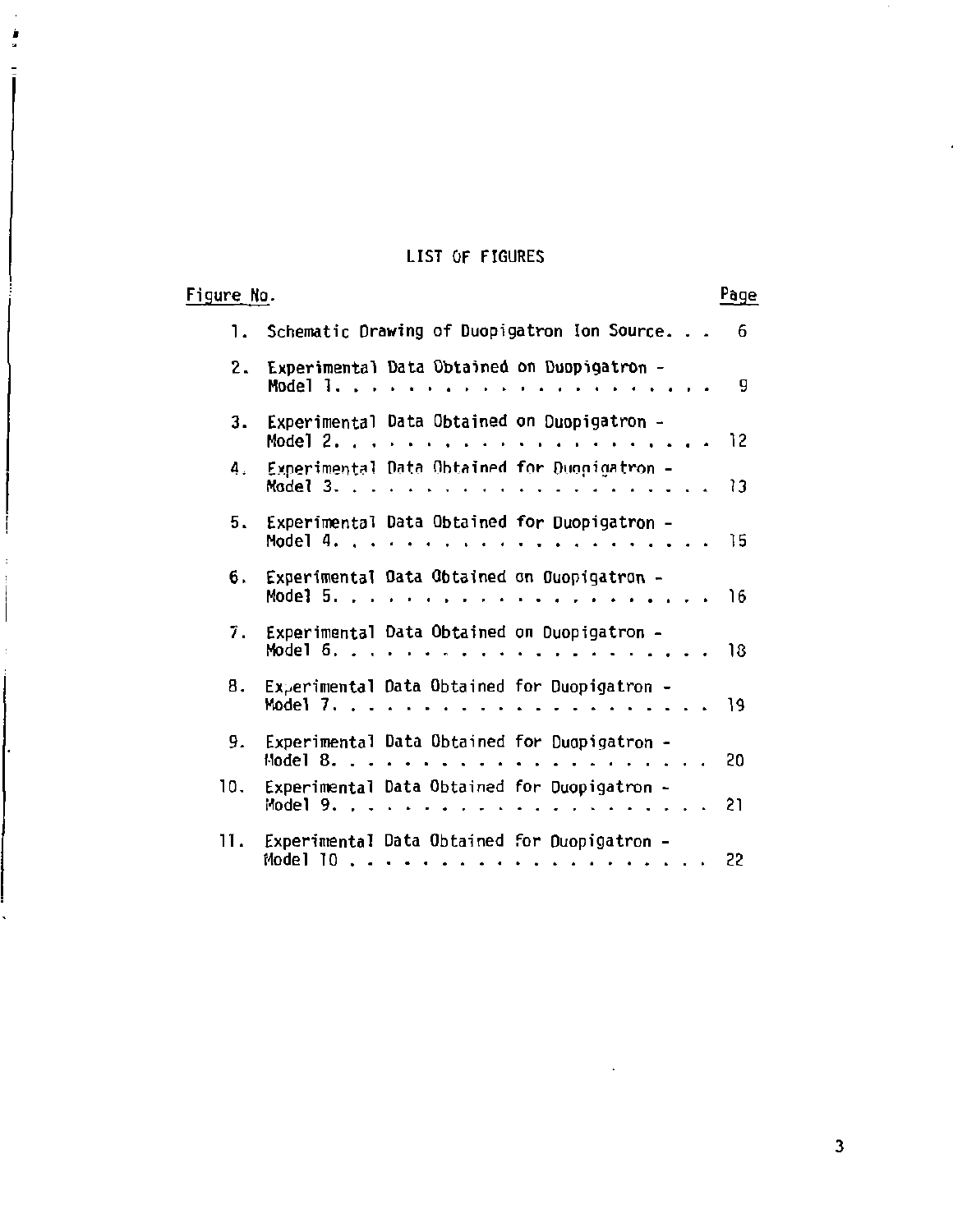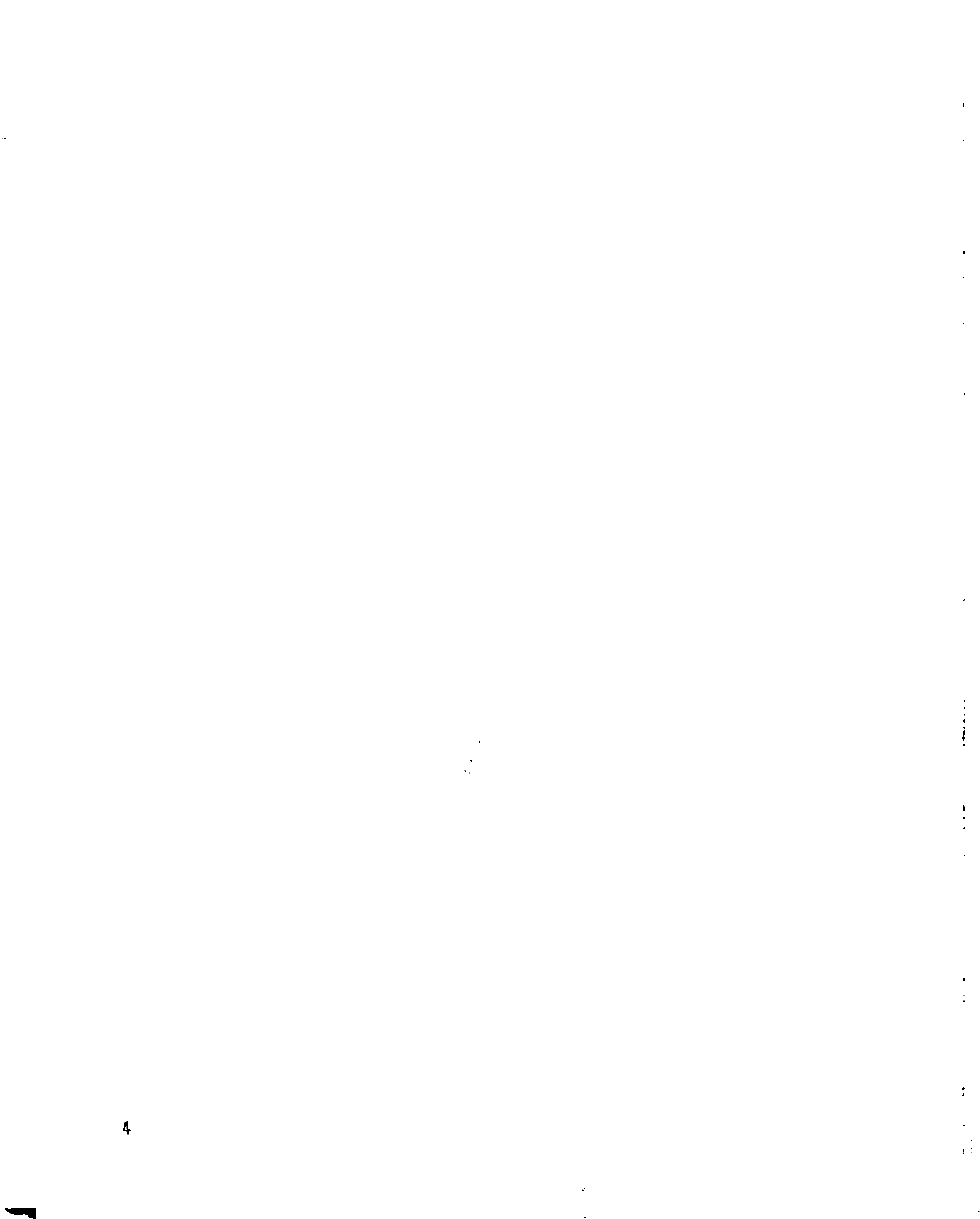### **I. INTRODUCTION**

Í

 $\overline{\phantom{a}}$ 

**As recently reported,1 the ion production characteristics of a duoplasmatron ion source were shown to be improved if a Penning type discbarge was induced in the plasma expansion cup by allowing the cup to float electrically and if the anode hole was enlarged from its original diameter. These results indicated that a duopigatron ion source may be an improvement over the duoplasmatron. Original work on the duopigatron ion source was reported by Demirkhanov, et\_aj\_,<sup>2</sup> and Morgan, et al\_.<sup>3</sup> The Demirkhanov group obtained ion beam cut-rents of over 1 A that were 85% H\* ions in a pulsed discharge. Morgan, et^ aj\_» modified the design for continuous operation and to increase the molecular ion content in the beam.** 

**The main ion source requirements for the Sandia neutron source target test facility, briefly described in Ref. 1, are a continuously operating, 200 mA ion beam optimized for atomic deuterium ion production and for uniformity in the ion current density distribution in the plane of the exit aperture of the ion source. Ten variations on the duopigatron ion source design are described in this report. The effects of design changes on the total ion beam current, the ion mass and energy distributions, and ion current density distributions are reported. The purpose of the experiments detailed here was not a precise evaluation of the physics of the duopigatron ion source, but rather to carry out systematic investigations of easily changed source parameters (arc current, gas pressure, and electrode geometry) in order to obtain a deuterium ion beam with the required characteristics.** 

### **II. EXPERIMENTAL APPARATUS**

**The first ion source configuration investigated, shown in Fig. 1, was based on the Demirkhanov, et^ a]\_,2 design. The cathode, electromagnet, and**   $intermediate$  electrode were the same used in recent duoplasmatron studies<sup>1</sup><sup>*;*</sup> **however, the exit aperture of the intermediate electrode was enlarged to**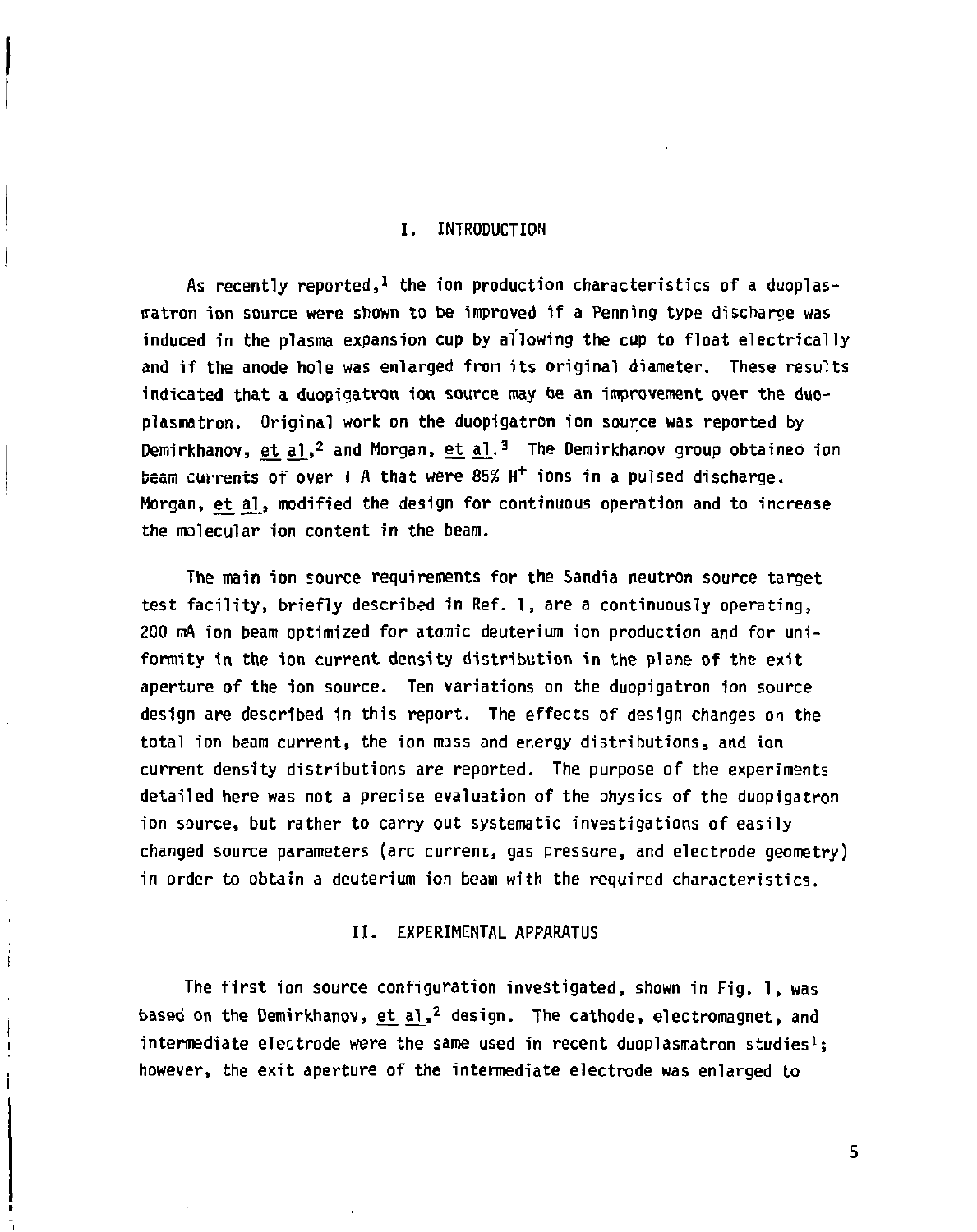

J

Figure 1. Schematic Drawing of Duopigatron Ion Source.

 $\boldsymbol{6}$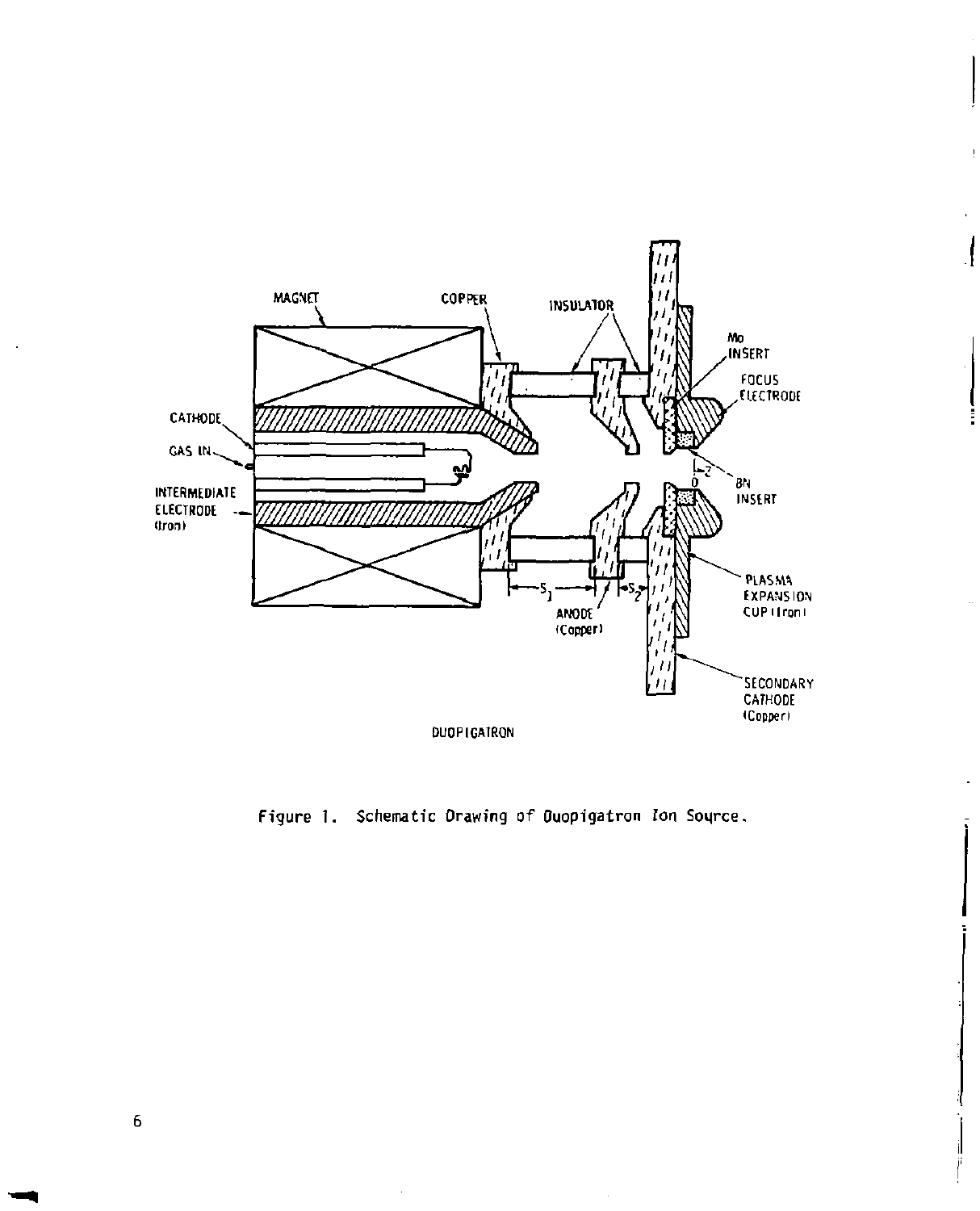**8.8 rnn diameter for the duopigatran. The copper anode for the duopigatron had a 7.1 mm diameter aperture and was separated on axis 29.2 mm from the intermediate-electrode with an alumina spacer, S<sub>3</sub>, 30.5 mm long. The axial distance between the anode and secondary cathode was 2.2 mm less than**  the alumina spacer length S<sub>2</sub> which was 12.7 mm for the design shown in Fig. 1. **A molybdenum insert was used in the center of the copper secondary cathode to minimize erosion of this electrode by the arc discharge. Plasma flowed from the arc discharge through a 6.7 mm diameter aperture in the molybdenum insert into the plasma expansion cup, 15.2 mm deep by 12.7 mm inside diameter. The plasma expansion cup shown in Fig. 1 was made of iron and contained a 25.4 mm o,d. boron nitride insert which withstood plasma heating of the cup wall better than iron. For all of the experiments described in this paper, the plasma expansion cup was connected electrically to the secondary cathode. Unless otherwise stated, the secondary cathode was maintained at cathode potential. The design shown in Fig. 1 has a focus electrode, similar to a Pierce electrode, on the plasma expansion cup. This feature was not needed in these experiments, since the ion source was not operated on an ion accelerator, and was not present on all plasma expansion cups tested. The intermediate electrode was connected to the anode with a 100 o resistor and operated near plasma floating potential during the arc discharge. All electrodes and the electromagnet were water cooled. For a magnet current of 2 A, the axial magnetic field near the exit aperture of the intermediate electrode was 0.15 T and near the exit aperture of the plasma expansion cup was 4 mT. Unless otherwise stated, the magent current for all tests was 2 A. Geometrical variations on the plasma expansion cup and on electrode spacings were made in attempts to achieve a uniform ion current density distribution in the plasma expansion cup, to maximize the atomic ion percentage in the ion beam and to obtain a 200 mA ion beam. Ion source pressure, measured in the cathode region of the ion source with arc off by a capacitance manometer, was 6 to 10 Pa.** 

**Apparatus to measure the ion current density distribution, mass distribution and total beam current was previously described.<sup>1</sup> Corrections to the mass distribution data due to attenuation by background gas were comparable to those for the duoplasmatron.**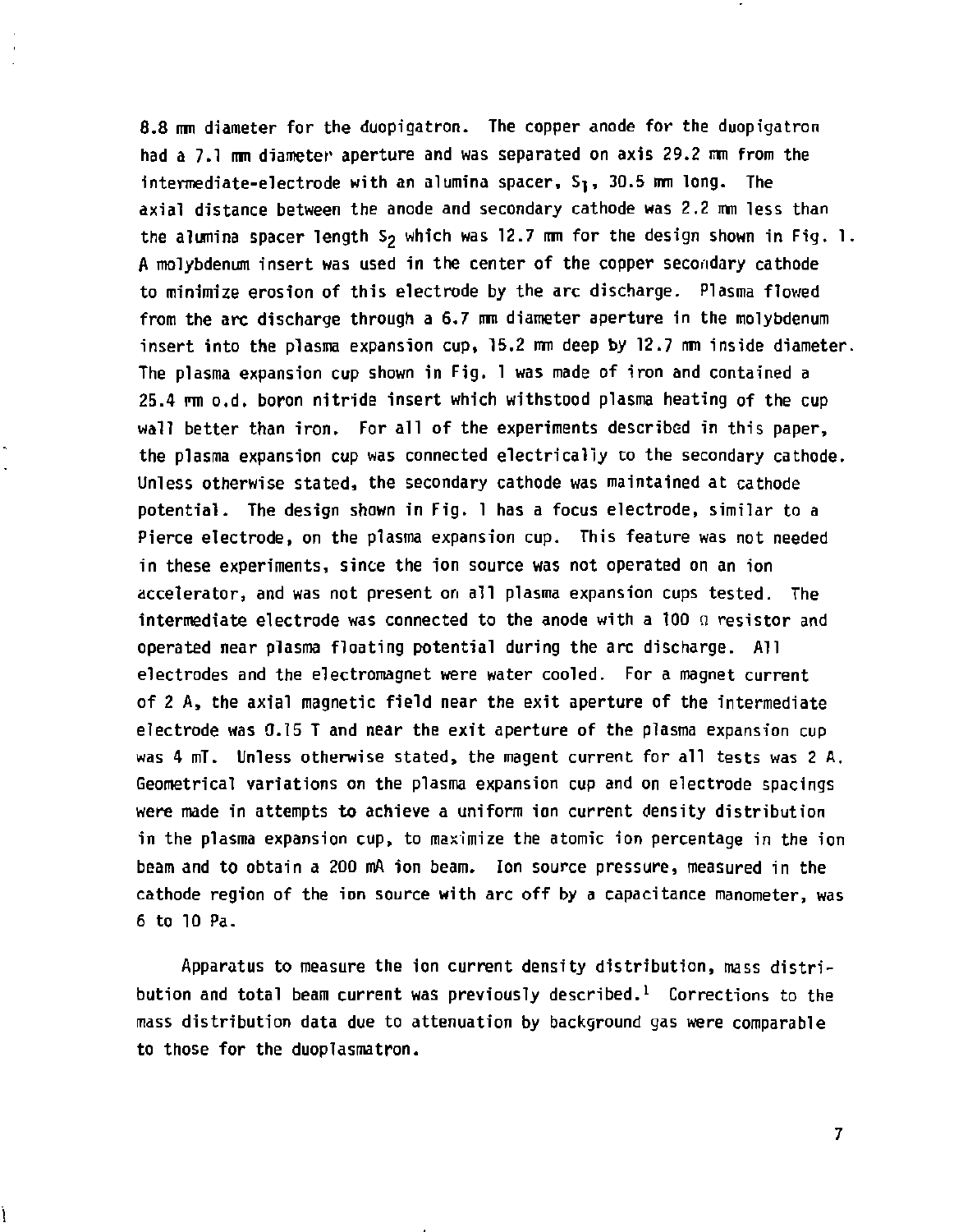## III. EXPERIMENTAL RESULTS

A summary of the experimental results on each model tested will be presented. An abbreviated version of this report has been published."

A. Model 1.

**The first model tested was that shown in Fig. 1. Results for the different experiments are shown in Fig. 2. Total ion current was as largt as 300 mA at an arc current of 19 A while the atomic ion percentage was about 55A. At a source pressure of 6.7 Pa and over the current range of 12 to 19 A, the atomic ion percentage varied from 50 to 55% while D3**  composed 10 to 20% of the sample. At lower arc currents, the  $D_3^+$  was the **dominant constituent, composing 95% and 40% of the sample at 4 A and 8 A arc current, respectively; the remainder of the beam sample was evenly**  divided between  $0^+$  and  $0^+$ . The ion current density distribution (shown **in Fig. 2 for Z = 0) was peaked at the center of the cup with the value at the cup wall about 35% of the peak. Other current density profiles at different values of Z were measured for us\* in ion optics calculations.<sup>5</sup> The relative shapes of the distributions were independent of arc current and source pressure over the range investigated. The ion energy distributions relative to cathode potential were bell-shaped curves with a peak about 10 V below anode potential with ion energies extending 30 - 40 V on either side of the peak. All of the energy distributions for the remaining source geometries were essentially the same as described above and will not be further discussed. A summary of the pertinent geometrical parameters for Model Ho. 1 and the results at 20 A arc current (extrapolated from the data in Fig. 2) and 6.7 Pa source pressure are shown in the first row of Table 1. This table will be used to compare the different models that were tested.**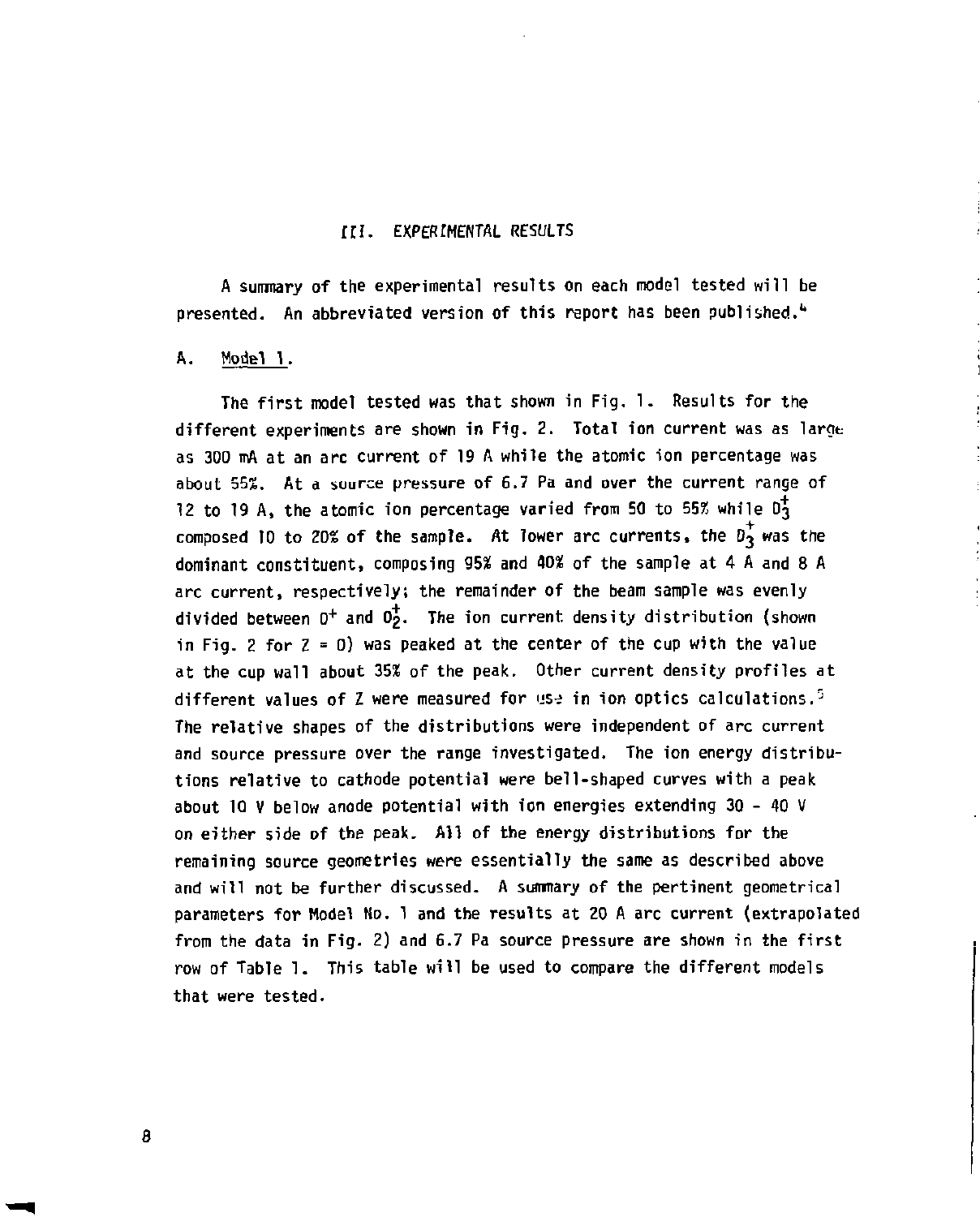

 $\overline{1}$ 

**Figure 2. Experimental Data Obtained on Duopigatron - Model 1.** 

- **(a) Total ion current ys\_. arc current for three source pressures; 5.3 Pa; 6.7 Pa; 8.0 Pa.**
- **(b) Ion energy distributions for 19 A arc current and 6.7 Pa source pressure. Energy measured relative to cathode potential.**
- **(c) Percent D <sup>+</sup> yr arc current for three different source pressures; • 5.3 Pa;** *a* **6.7 Pa; \* 8.0 Pa.**
- **(d) Ion current density distribution in Z = 0 plane of plasma expansion cup for 16 A arc current and source pressure of 6.7 Pa.**

**9** 

*f*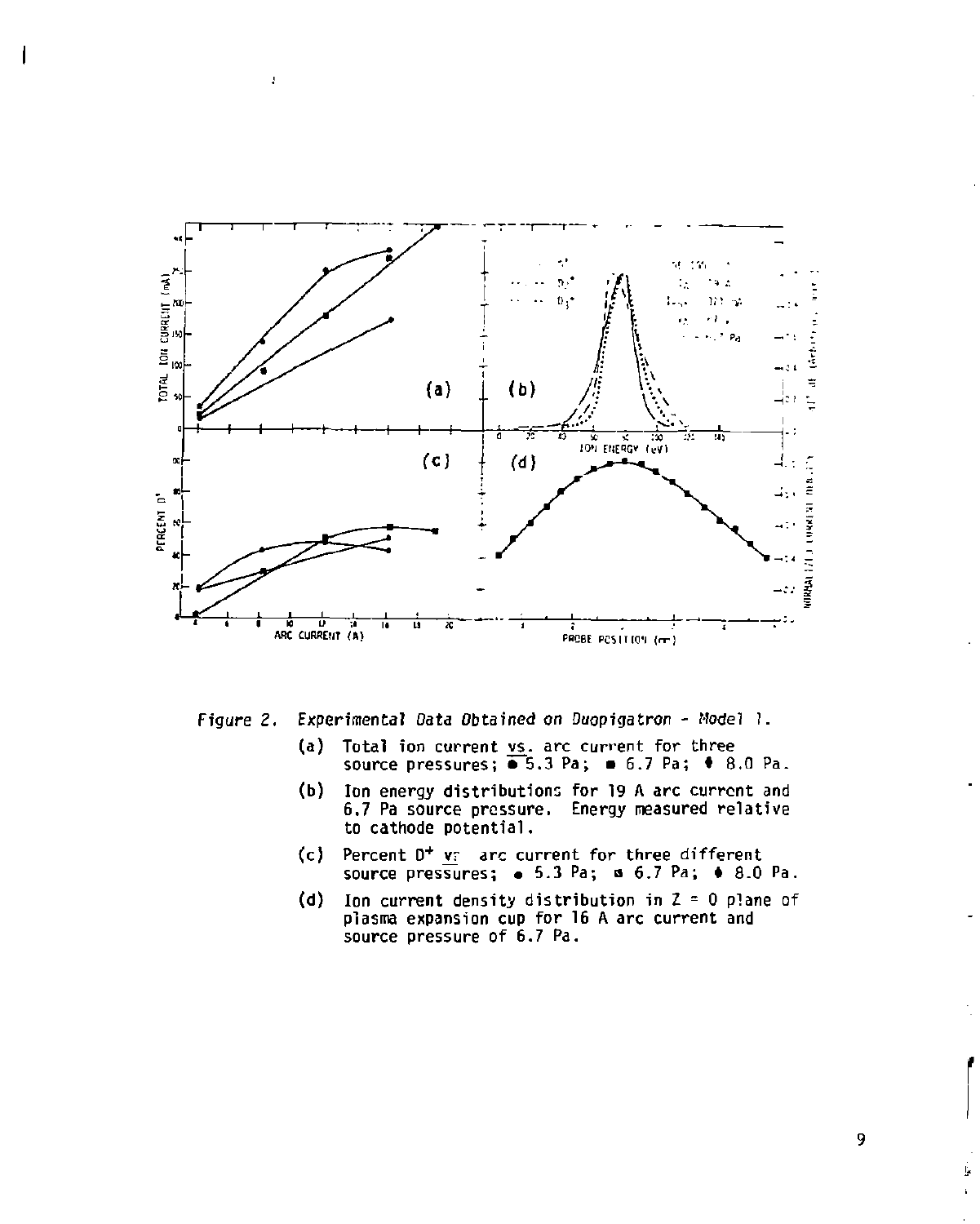**Table I. Summary of results from various source geometries. Spacings Si**  and S<sub>2</sub> are defined in Fig. 1. R is ratio of ion current density<br>at edge of plasma cup to current density at center of cup in<br>Z = 0 olane. Intermediate electrode aperture diameter, d<sub>IE,</sub> of<br>6.1 mm.

| Mcde <sup>1</sup><br>No. | S۱<br>(mm)   | $s_{2}$<br>(mm) | Secondary<br>Cathode | Cup<br>Material   | Cup<br>Depth<br>(m) | гт<br>(mA)<br>(a) | $%0+$<br>(a. e) | R                     |  |
|--------------------------|--------------|-----------------|----------------------|-------------------|---------------------|-------------------|-----------------|-----------------------|--|
|                          | $30.5^{(b)}$ | 12.7            | Cu/Mo                | Stee1/BN          | 15.2                | $330^{(d)}$       | $53^{(0)}$      | 0.35                  |  |
| $\frac{1}{2}$            | 30.5         | 12.7            | Cu/Mo                | Stee1/BN          | 15.2                | 350               | 46              | 0.35                  |  |
| 3                        | 30.5         | 12.7            | Steel                | Steel/BN          | 15.2                | 200               | 60              | 0.55                  |  |
| 4                        | 12.7         | 30.5            | <b>Steel</b>         | Stee1/BN          | 15.2                | 185               | ε,              | 0.5                   |  |
| 5                        | 30.5         | 12.7            | Cu/Mo                | <b>Steel</b>      | 15.2                | 180               | 66              | 0.8                   |  |
| 6                        | 30.5         | 38.1            | Cu/Mo                | Steel             | 15.2                | 130               | 73              | 0.8                   |  |
| 7                        | 38.1         | 30.5            | Cu/Mo                | Stee <sup>-</sup> | 15.2                | 120               | 69              | 0.75                  |  |
| 8                        | 12.7         | 30.5            | Cu/Mo                | <b>Steel</b>      | 15.2                | 155               | 60              | $0.75$ <sup>(c)</sup> |  |
| 9                        | 12.7         | 30.5            | Cu/Mo                | Steel             | 7.6                 | 320               | 60              | 0.33                  |  |
| 10                       | 12.7         | 30.5            | Cu/Mo                | Stee1             | 11.4                | 215               | 60              | 0.50                  |  |
|                          |              |                 |                      |                   |                     |                   |                 |                       |  |

- **(a) Source Press ure of 9. 3 Pa and arc current of** *20* **A.**
- **(b) dj£ = 8.8 mn**
- **(c) Estimated from Model! ; 5, 6, and 7.**
- **(d) Source pressure of 6. .7 Pa.**

(e)  $D_2^+$  was 5 to 10% of the sample and  $D_2^+$  composed the remainder of the sample.

 $\mathbf{I}$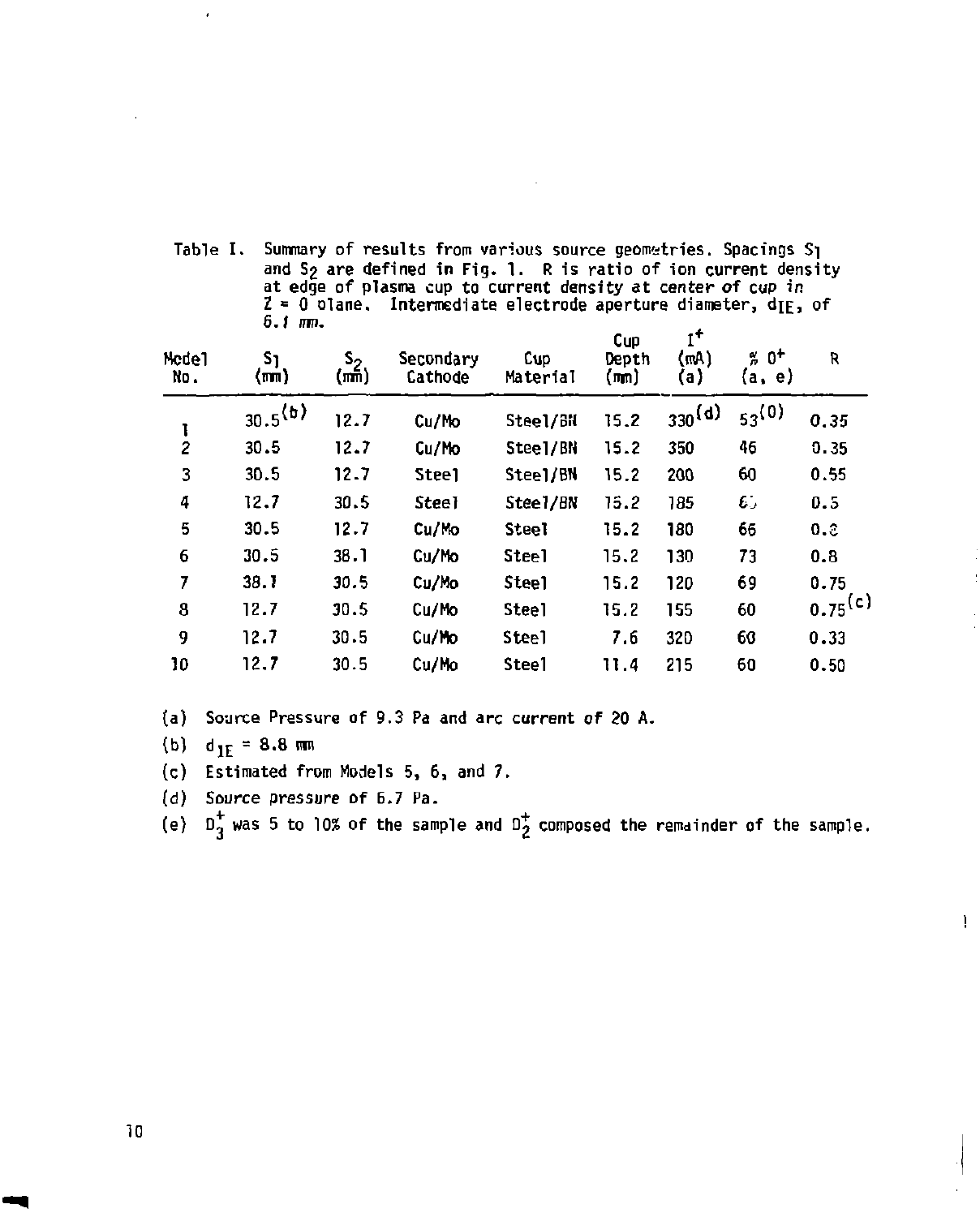#### **B. Model 2.**

**The geometry of Model 2 was identical to Model 1 except the intermediate electrode aperture was reduced to 6.1 inn. As a result, the source pressure had to be increased to make the source operate stably at the higher arc currents. Over the pressure range of 6.7 to 9.3 Pa, the total ion current was insensitive to pressure and approximately a linear function of arc current as shown in Fig. 3. At 20 A arc current, the total ion current was about 350 mA. At a source pressure of 9.3 Pa and arc current range of 12 to 20 A, the atomic ion percentage was about 4555 and the 0 <sup>2</sup> percentage was 40 to 455S. The ion current density distribution was flatter in the center of the cup than was observed for Model No. 1; however, the relative distribution at the cup walls was the same, as indicated in Table 1. All remaining tests were performed with the 6.1 mm diameter intermediate electrode aperture.** 

#### **C. Model 3.**

**A mild steel secondary cathode was employed on this model to determine how its modification of the magnetic field would affect the ion production characteristics. The Demirkhanov source<sup>2</sup> had used a steel cathode and produced a beam containing** *B5%* **atomic hydrogen ions. For a 2 A magnet current, the axial magnetic field at the snout of the intermediate electrode was 0.17 T and was about 2 mT at the exit aperture of the plasma expansion cup. The effects of the mild steel secondary cathode on the ion production characteristics, wnen compared with Model 2, were to increase the atomic ion percentage, flatten the current density distribution and decrease the total ion current as shown in Table 1 and Fig. 4. At a source pressure of 9.3 Pa and over the arc current range of 12 to 25 A, the atomic ion fraction was 60% and the total ion current ranged from 125 to 240 mA and was approximately a linear function of arc current.** 

**Using Model 3, two additional tests were conducted. The first was a**  study of total ion current and D<sup>+</sup> percentage vs. magnetic field strength. **At 8.0 Pa source pressure\* variation of the magnet current from 1.5 A to 2.5 A (magnetic flux near intermediate electrode increased from 0.12 T to 0.17 T) resulted in a total ion current increase from 176 mA to 210 mA, respectively.** However, the percent  $D^+$  remained constant.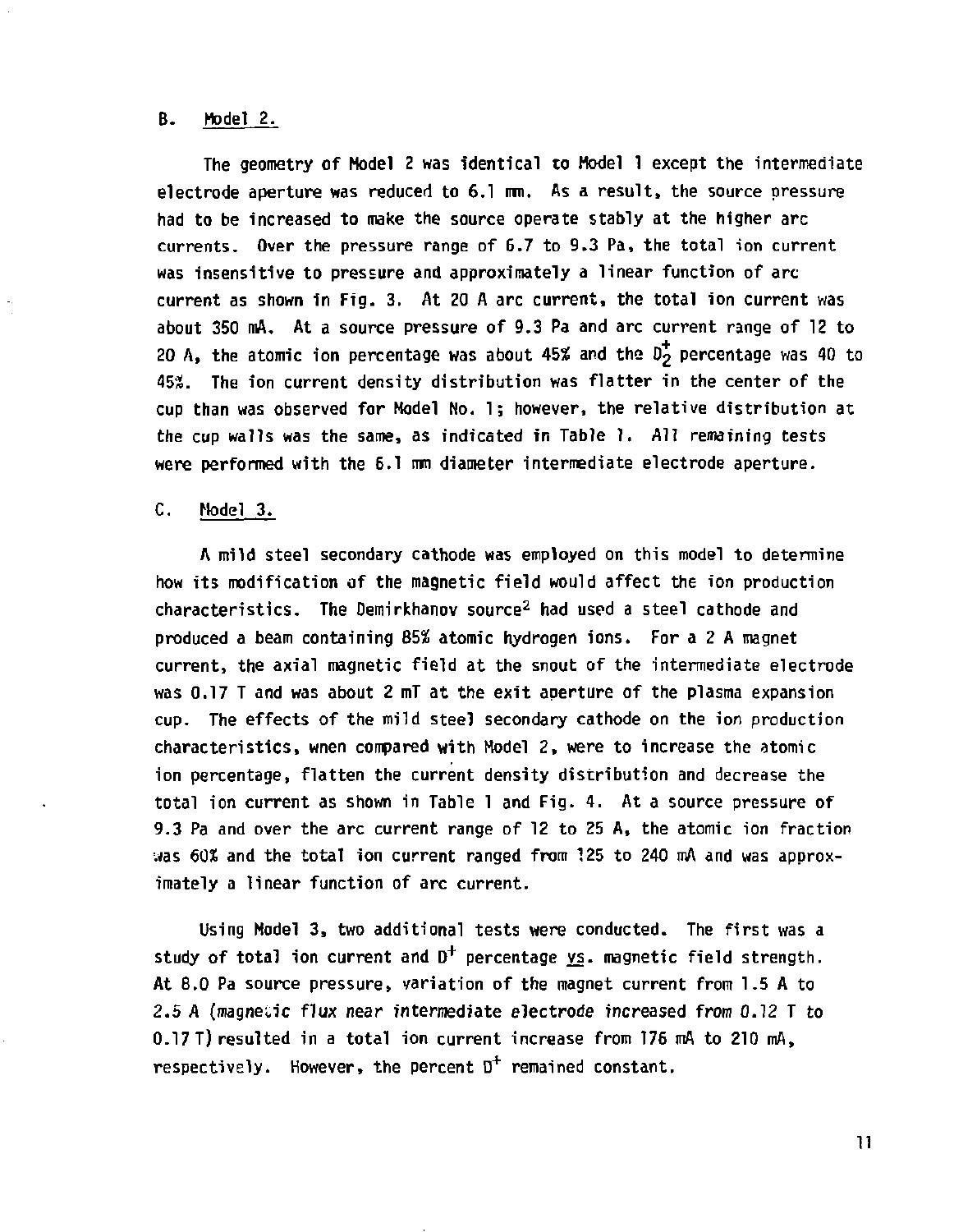

**Figure 3. Experimental Data Obtained on Duopigatron - Model 2.** 

- **(a) Total current vs.. arc current for three source pressures; 6.7 Pa, 8.0 Pa, \* 9.3 Pa.**
- **(b) Ion energy distributions for 19 A arc current and 9.3 Pa source pressure. Energy measured relative to cathode potential.**

j.

 $\ddot{\phantom{a}}$ 

- (c) Percent D<sup>+</sup> vs. arc current for three source **pressures; • 6.7 Pa, • 8.0 Pa, A 9.3 Pa.**
- **(d) Ion current density distribution in Z = 0 plane of plasma expansion cup for 15 A arc current and source pressure of 8.0 Pa.**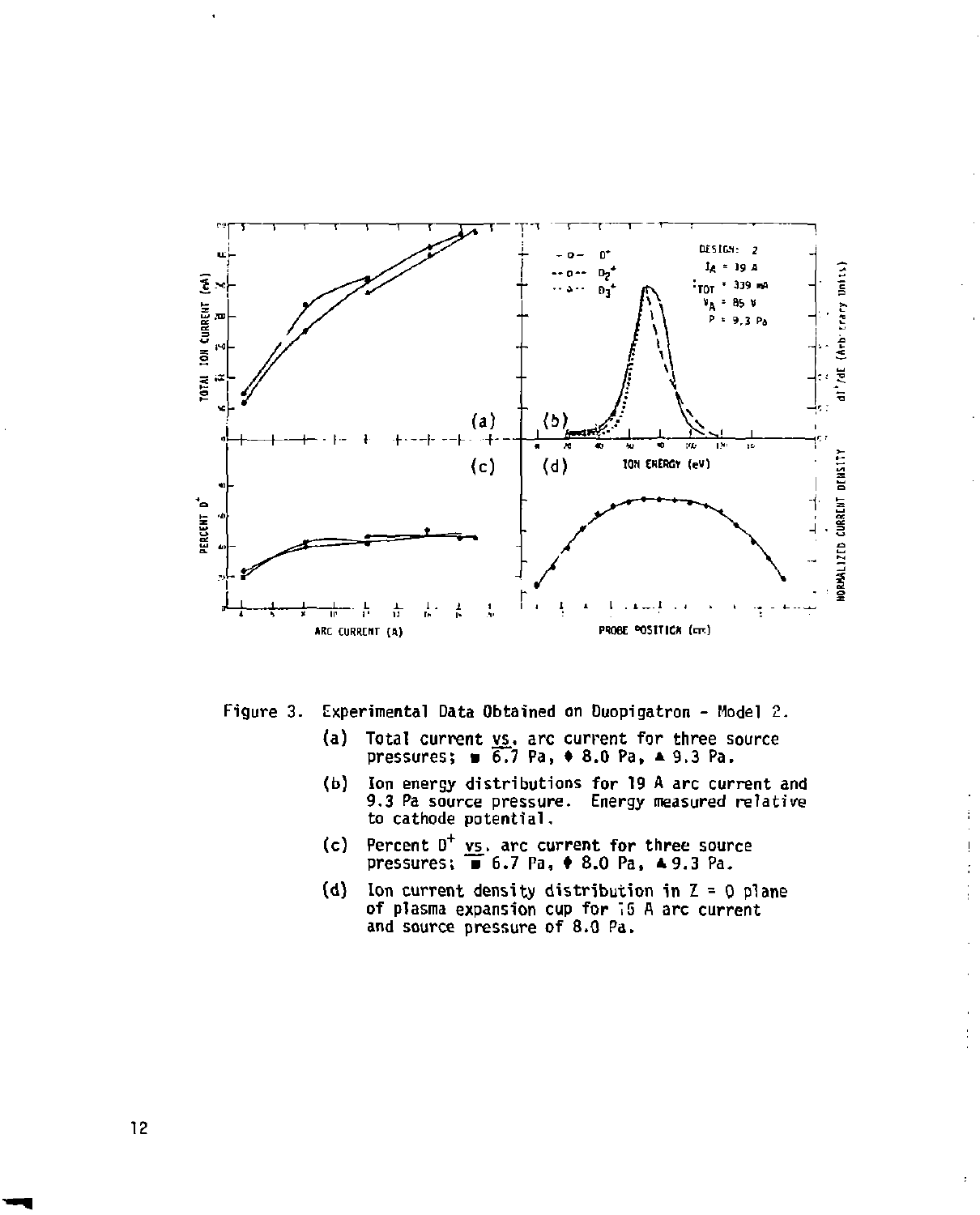

Experimental data obtained for duopigatron - Model 3;<br>notation as in Fig. 3, refer to figure legend for (b). Figure 4.

Ñ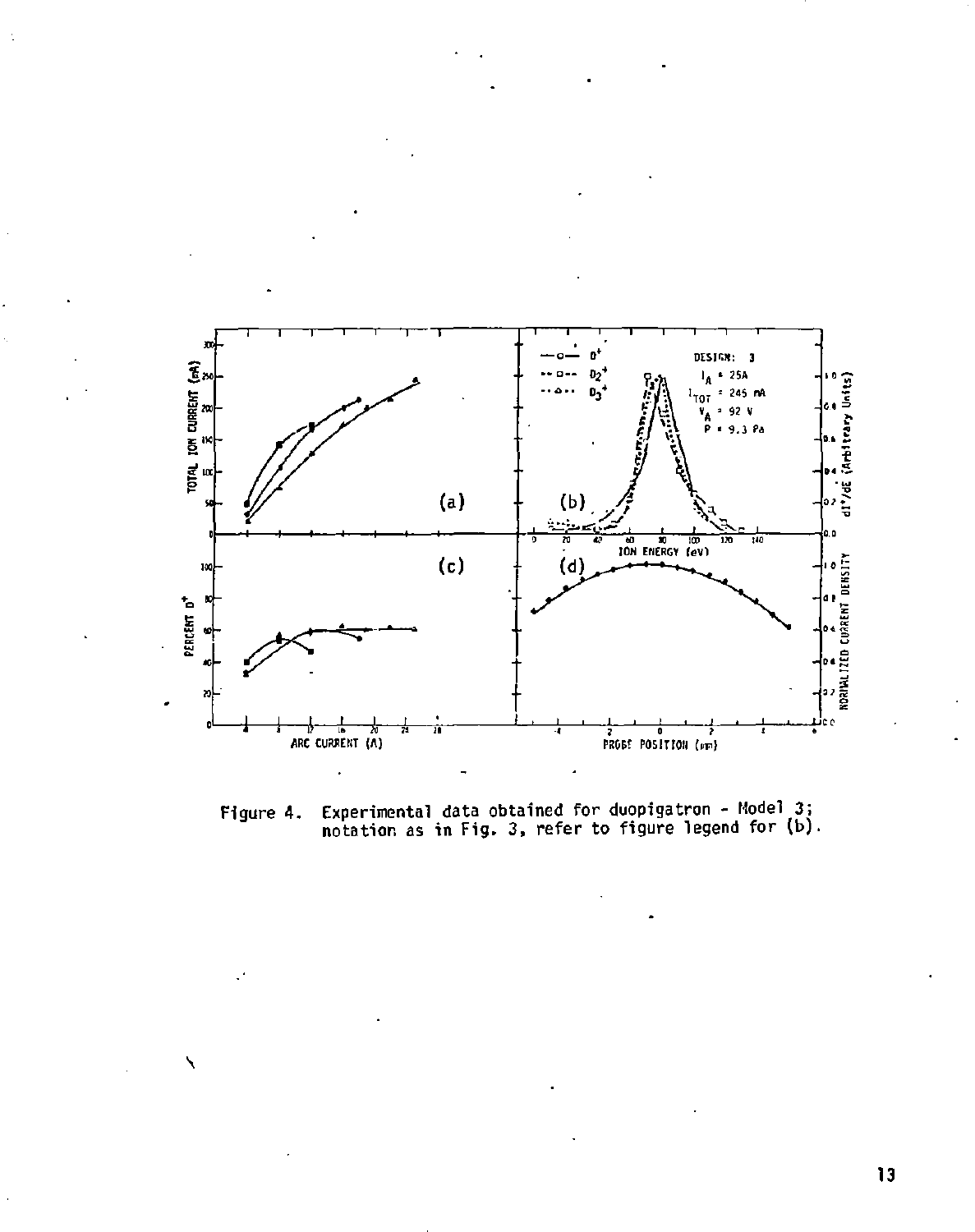**The second test was an attempt to reduce secondary cathode sputtering by operating the secondary cathode at plasma floating potential. The**  result was a markedly smaller  $0^+$  fraction (about 30%) which precluded the **floating configuration from further consideration.** 

# **D. Model 4.**

The fourth source design had its interelectrode spacings reversed **from those of Model 3; i.e., 5] was reduced to 12.7 mm "and Sg was increased to 30,5 mm. The purpose of this test was to determine if moving the anode**  closer to the cathode while keeping the overall arc length constant had **any appreciable effect on the ion production characteristics. As shown .in**  Table 1 and Fig. 5, the effects were small. There were small decreases in **total iun current, small increases in atomic ion percentage, and slightly more peaked ion current density distributions. One significant result of the two tests with the steel secondary cathode (Models 3 and 4) was that the steel was severely eroded causing insulators in the ion source to be coaled with metal. Such erosion would probably introduce metal ion contaminants to the ion beam which would cause intolerable sputtering of the taro°t in a neutron generator. For this reason, the steel secondary cathode was eliminated from further consideration. However, it was obvious from the first four models tested that the steel in the secondary cathode region improved the ion current density profile.** 

# **<sup>E</sup>- Model 5.\_**

**This model incorporated a copper secondary '-ithode with a molybdenum insert. An all steel plasma expansion cup (12.7 mm id, 15.2 mm deep) without a BN insert was used in an attempt to obtain a flatter ion current density profile than observed with Models 1 and 2. Electrode spacings**  were the same as for Models 2 and 3. A summary of the data from this source is shown in Fig. 6. A total ion current of 200 mA was obtained with **an arc current of 26 A at a source pressure of 10.1 Pa. Ion energy distributions were similar to those presented earlier. Atomic ion percentages at arc currents greater than 12 A were 60 "to 653. The ion current density profile at 2 = 0 was peaked at the center of the cup and fell off to B0% of the peak value at the cup walls. The data at 20 A arc current and 9.3 Pa source pressure are summarized in Table I.**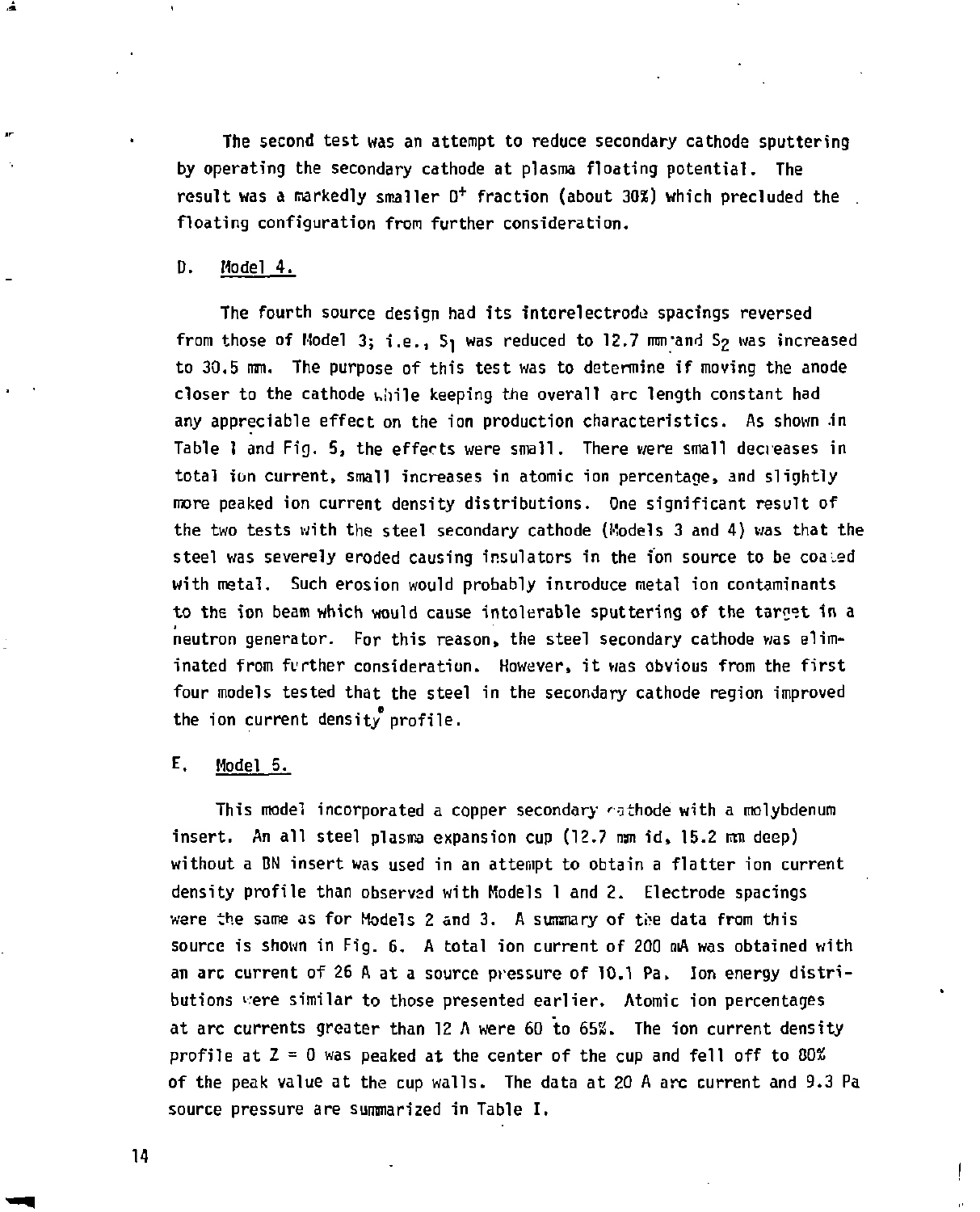

**I** 

**Figure 5. Experimental data Obtained for Ouopigatron - Model 4; notation as in Fig. 3, refer to figure legend for (b).**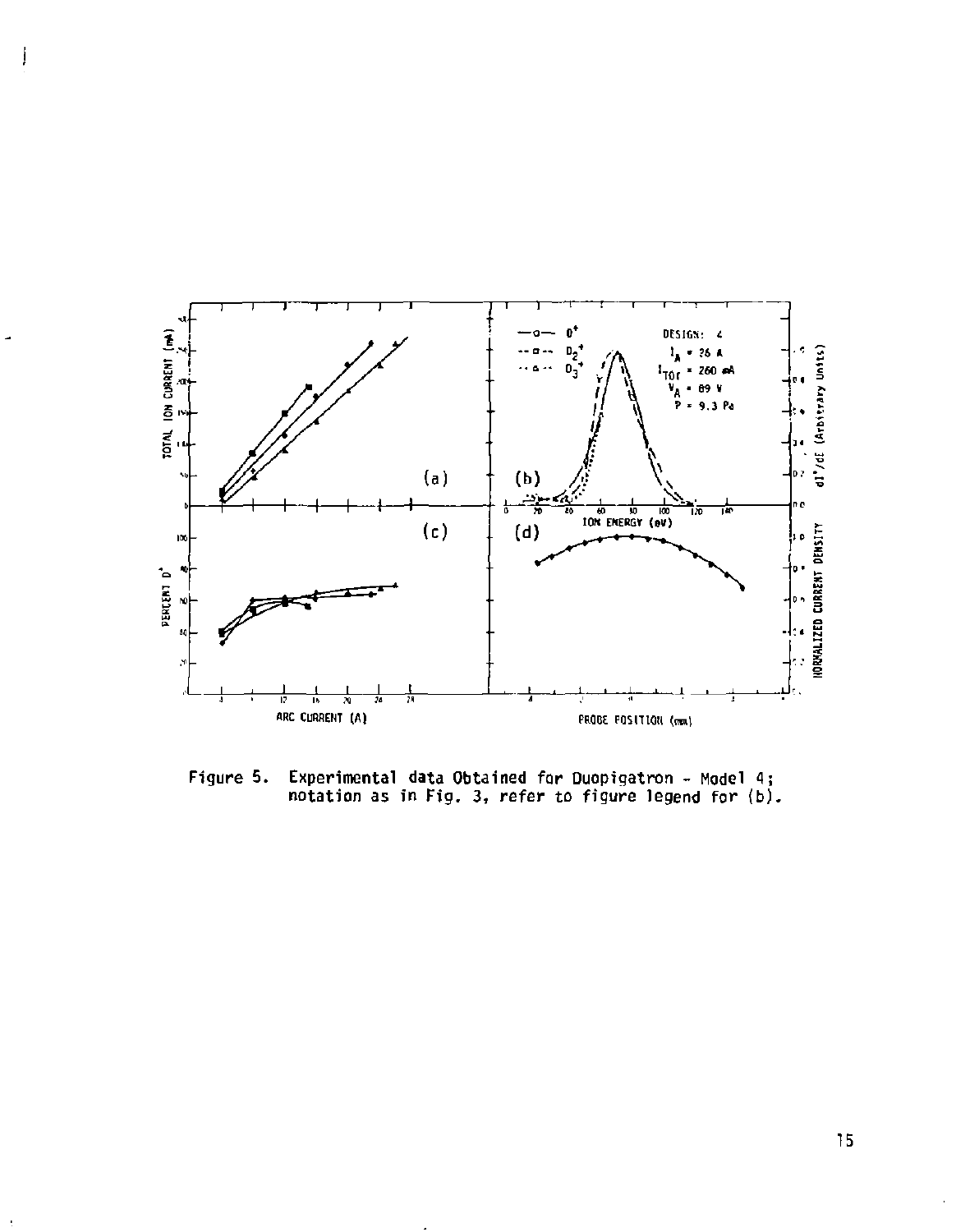

÷

t

Î,

 $\mathbb{R}$ 

**Figure 6. Experimental Data Obtained on Duopigatron - Model 5.** 

- **(a) Total ion current vs. arc current for four source pressures; 6.7** *fat* **8.0 Pa, \* 9.3 Pa, X TO.l Pa.**
- **Ion energy distributions relative to cathode (b) potential.**
- **Percent D <sup>+</sup> ys\_. arc current for three source pressures; 8.0 Pa;** *A* **9.3 Pa; X 10,1 Pa. (c)**
- **(d) Ion current density distribution in** *Z =* **0 plane of plasma expansion cup for 20 A arc current and source pressure of 9.3 Pa.**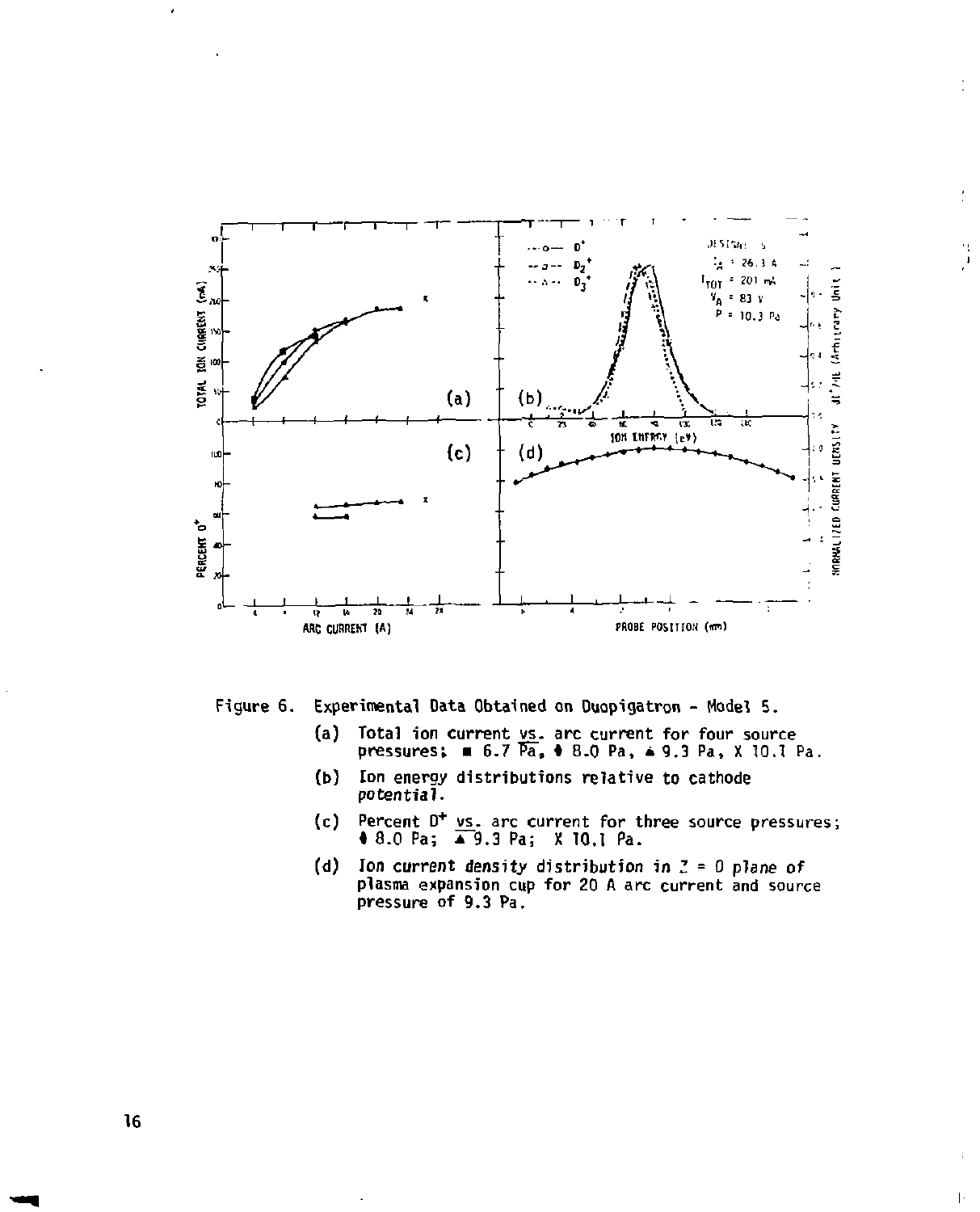#### **F. Models 6 and 7.**

j.

٠

**The next two models were tested to determine how the length of the arc discharge affected the ion production characteristics. For these tests, the 12.7 mm long insulator was exchanqed for one 38.1 mm long and the source**  was examined with the long insulator in first the S<sub>2</sub> position then the S<sub>3</sub> **position, for Models 6 and 7, respectively. Results for 20 A arc current and 9.3 Pa source pressure are shown in Table 1 and Figs. 7 and 8. The total ion current was reduced from the previous test to 120 to 130 mA and**  the atomic *ion perc* itage increased to about 70%. The ion current density **profiles were about the same as for Model 5. Over the arc current range of 12 to 24 A, the atomic percentage was 60 to 70% and the ion current varied from 60 to 160 mA for Model 6 and 50 to 180 mA for Model 7 at a source pressure of 9.3 Pa.** 

#### **G. Models B, 9, and 10\_^**

*The* **last three models were tested to determine how the depth of the plasma expansion cup affected the ion production characteristics. For**  these tests, S<sub>1</sub> was 12.7 mm, S<sub>2</sub> was 30.5 mm, and the steel cup was 15.2, **7.6, and 11.5 mm deep for Models 8, 9, and 10, respectively. For 20 A arc current and a source pressure of 9.3 Pa, the shallow cup gave the most beam current and the most peaked ion current density distributions. The product of the total ion current in amperes, I<sup>+</sup> , and the ratio R, defined in Table 1, is given as** 

**I <sup>+</sup> R = 0.11** 

for the above operating conditions. For these models

$$
R \approx 0.045 d
$$

**where d is the depth of the plasma expansion cup in mm. Under the operating conditions shown in Table I, the atomic percentage was independent of cup depth; however, the atcuiic ion percentage was about 50% for the 7.6 mm deep cup at arc currents of 12 A and 16 A while remaining near 60% for the two deeper cups. Results for the different experiments are shown in Figures 9, 10, and 11.**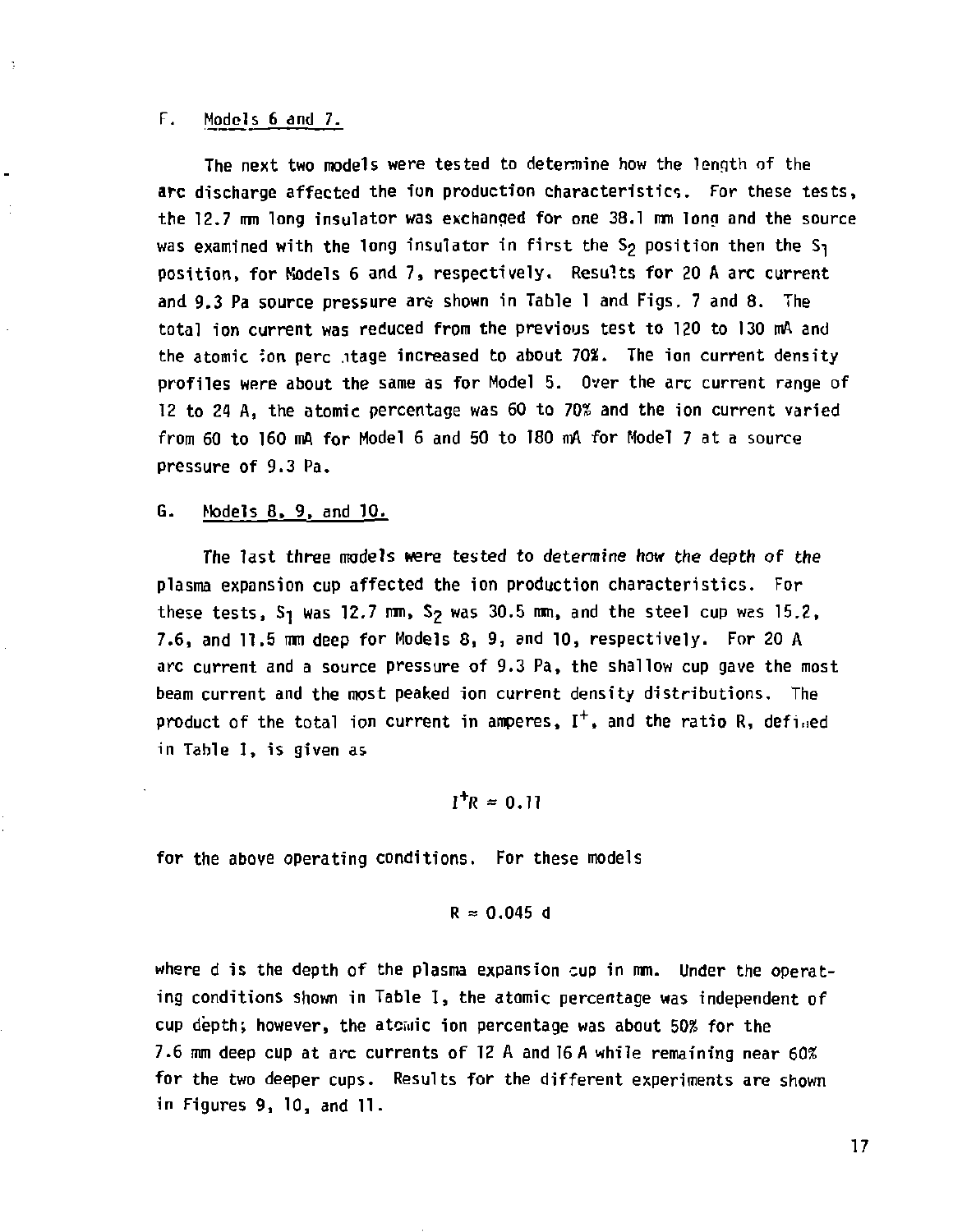

 $\bar{\bar{z}}$ 

**Figure 7. Experimental Data Obtained for Duapigatron - Model 6; notation as in Fig. 3, refer to figure legend far (b).** 

18

 $\mathbf{A}$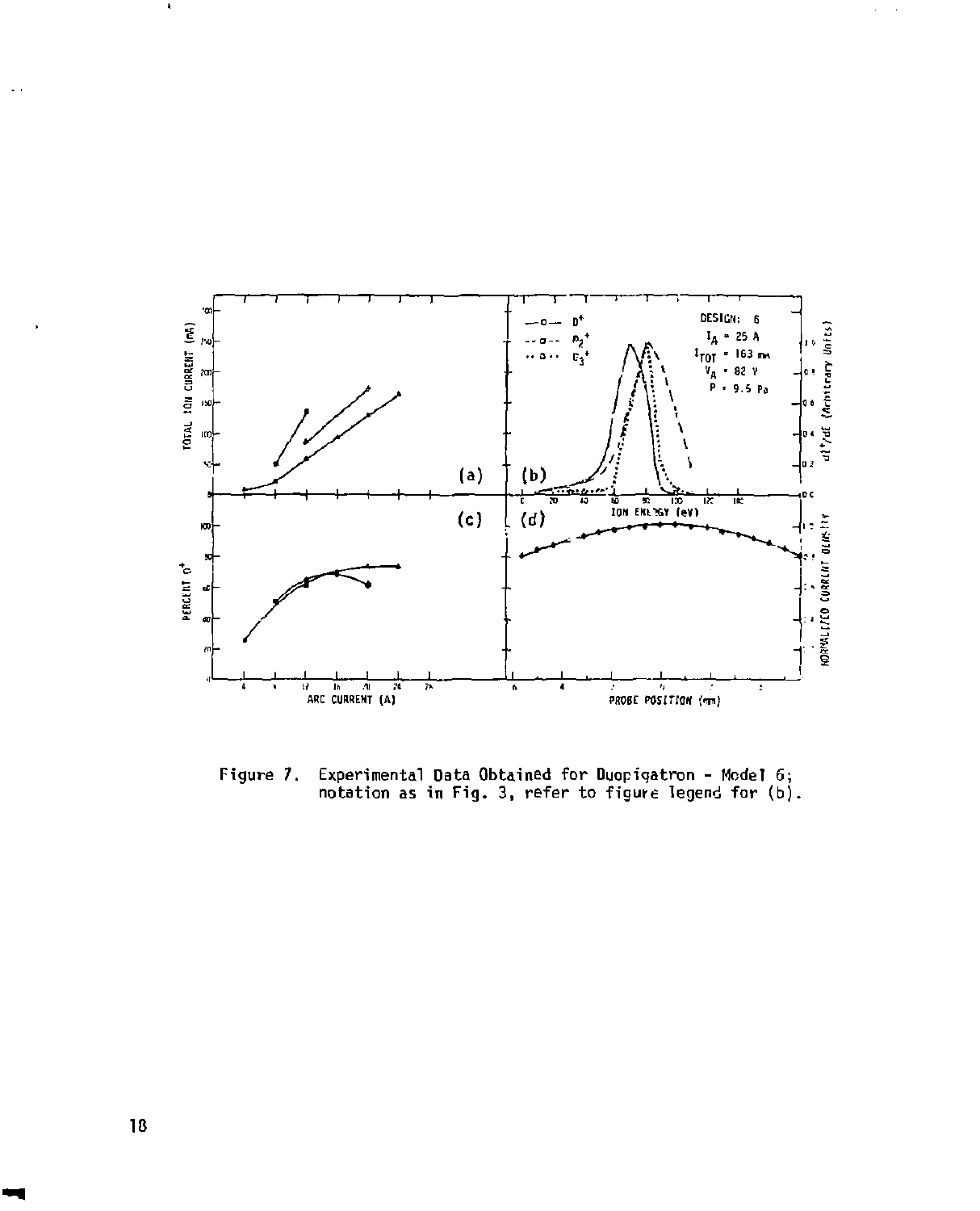

 $\blacksquare$ 

Experimental Data Obtained for Duopigatron - Model 7;<br>notation as in Fig. 3, refer to figure legend for (b). Figure 8.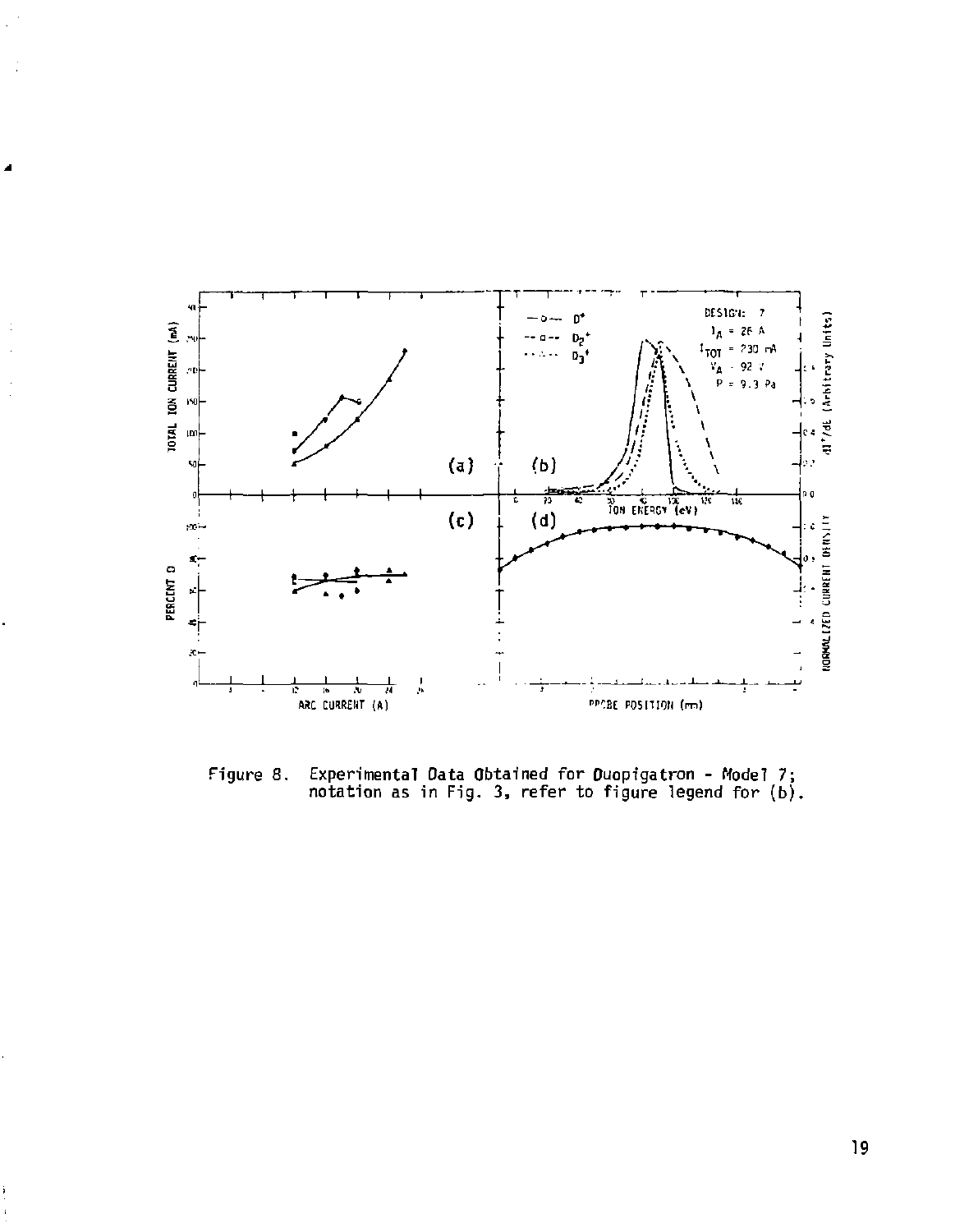

**Figure 9. Experimental Data Obtained for Duopigatron - Model 8.** 

- **(a) Total current vs\_. arc current for three source pressures; 8 Pa, A 9.3 Pa, X 10.7 Pa.**
- **(b) Ion energy distributions for 28 A air current and 10.7 Pa. Enerqy measured relative to cathode potential,**
- **(c) Percent D <sup>+</sup> vs\_. arc current for two source pressures;** *A* **9.3 Pa, X 10.7 Pa.**
- **(d) Estimated ion current distribution in Z = 0 plane of plasma expansion cup.**

 $\mathbf{r}$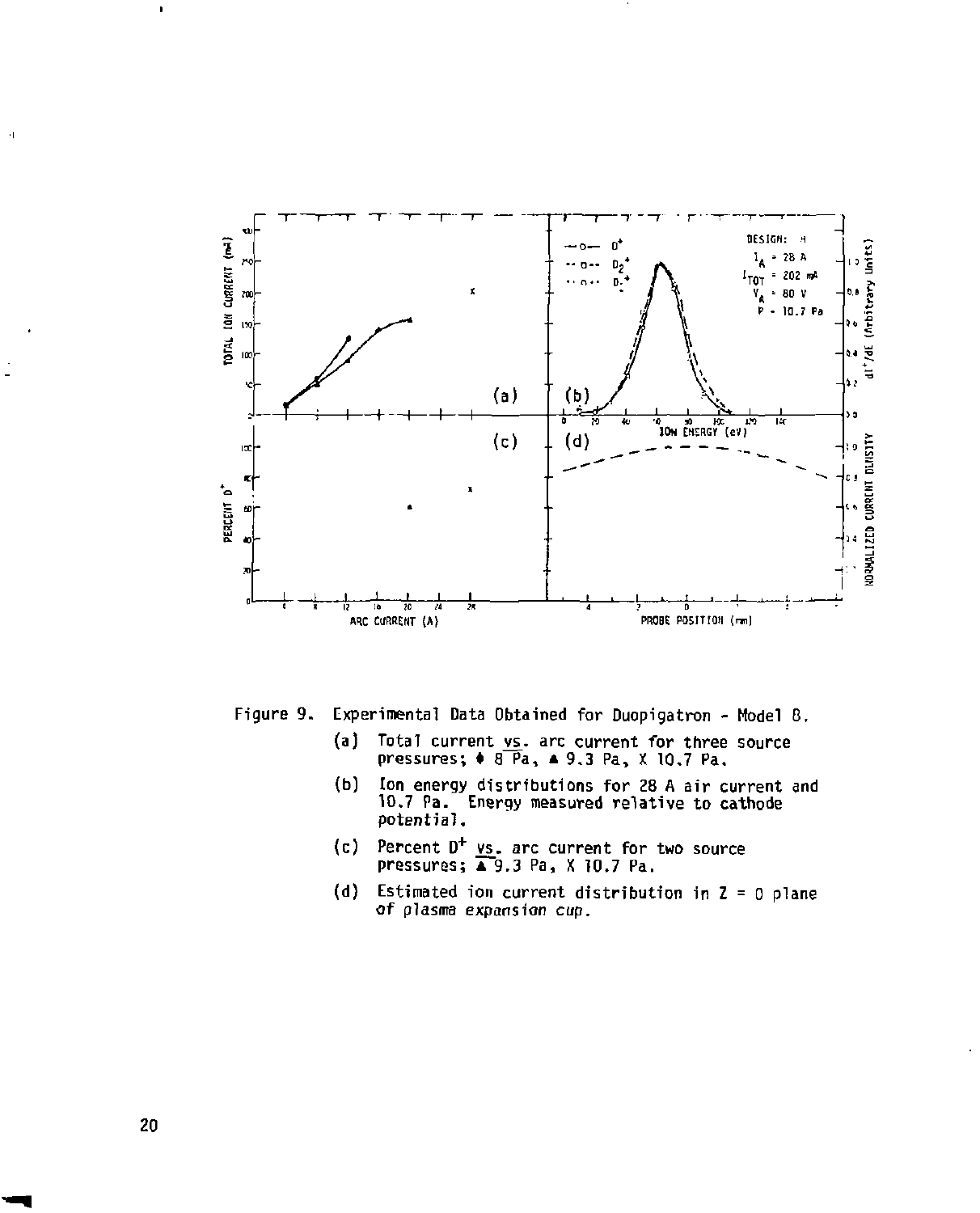

Experimental Data Obtained for Duopigatron - Model 9. Figure 10.

- (a) Total current vs. arc current for two source<br>pressures;  $\phi$  8  $\overline{Pa}$ ,  $\triangle$  9.3 Pa.
- Jon energy distributions for 24 A arc current<br>and 9,3 Pa. Energy measured relative to<br>cathode potential.  $(b)$
- (c) Percent  $D^+$  vs. arc current for two source<br>pressures;  $\bullet$  8 Pa,  $\blacktriangle$  9.3 Pa.
- (d) Ion current density distribution in  $Z = 0$  plane of plasma expansion cup for 16 A arc current and source pressure of 8.0 Pa.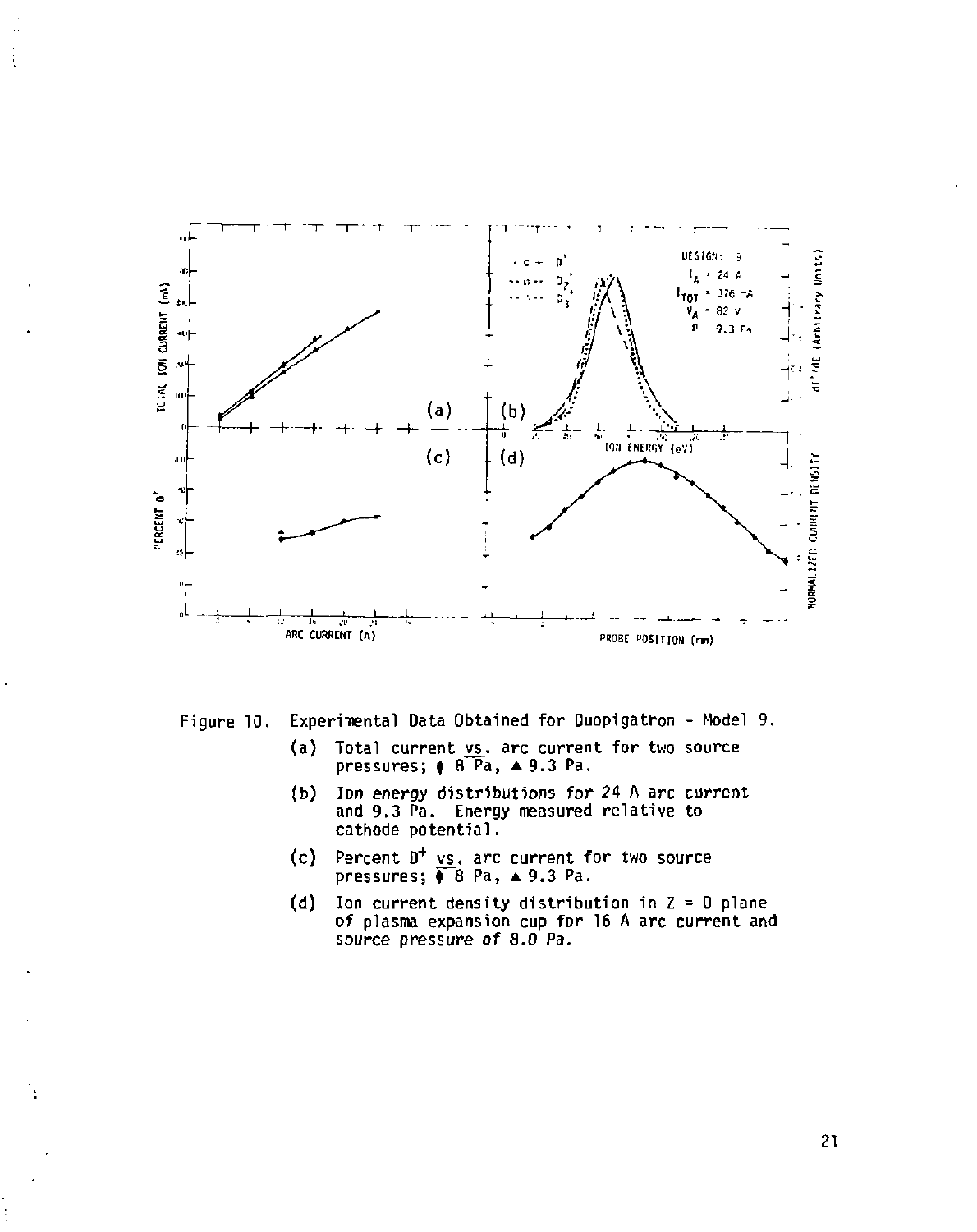

Figure 11. Experimental Data Obsained for Duopigatron - Model 10;<br>notation as in Fig. 10, refer to figure legend for (b).

22

k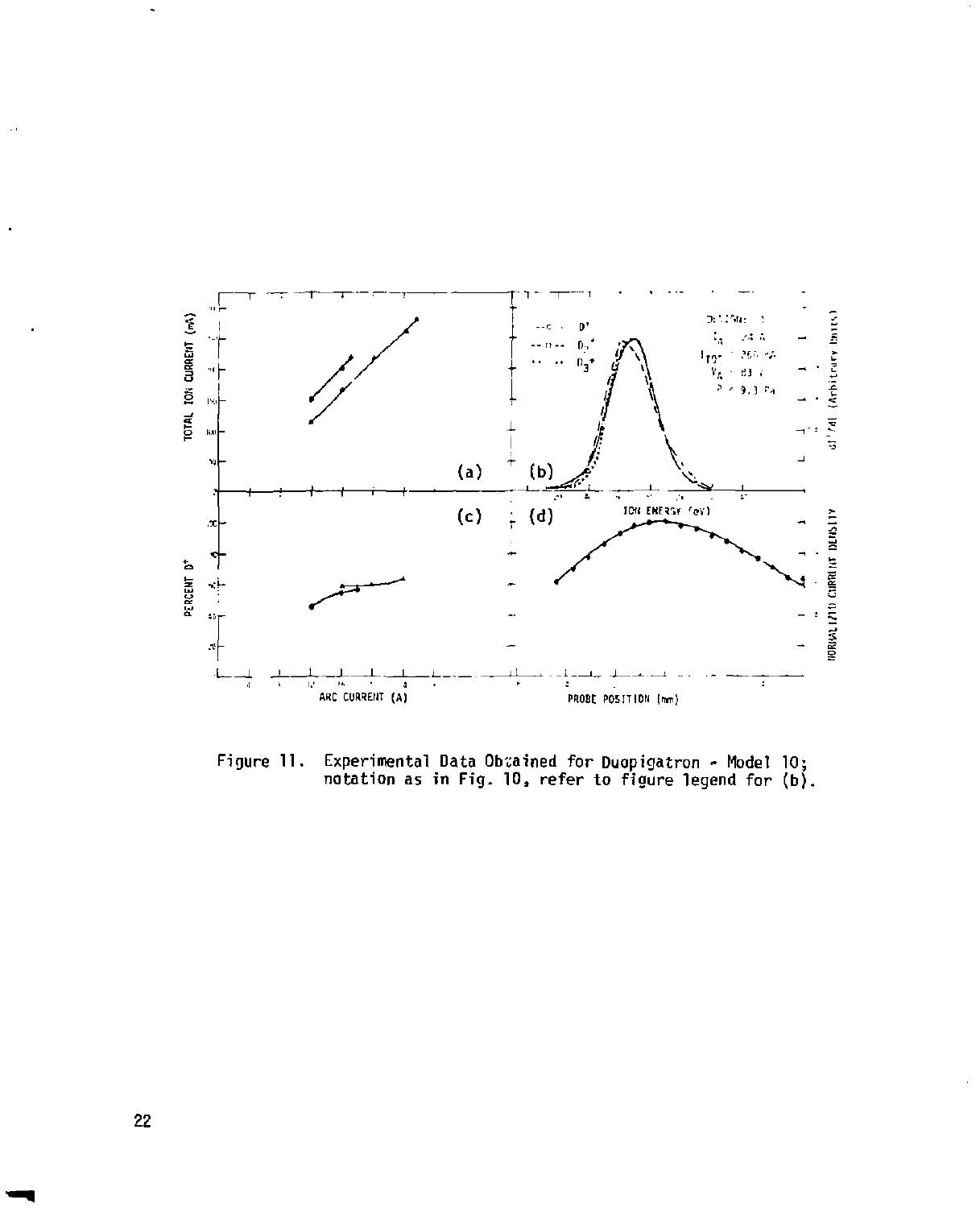# **IV. DISCUSSIONS AND CONCLUSIONS**

**Of the configurations tested, the copper secondary cathode with the molybdenum insert and the all steel plasma expansion cup gave the best results. An ion current density profile that was peaked at the center of the cup and fell to 80S of the peak value at the plasma expansion cup walls was obtained with a steel cup 15.2 mm deep by 12.7 mm inside diameter.**  Total ion currents approaching 200 mA containing 60 to 70% D<sup>+</sup> were produced **with this configuration (see data of Model 5 in Fig. 6). Larger beam currents could be produced by decreasing the cup depth; however, this produced a more sharply peaked ion current density distribution. The ratio of the current density at the edge of the plasma expansion cup to that at the cup center was found to be approximately proportional to the cup depth over the range of 7.6 to 15.2 mm. As the cup depth was varied over this range, the product of the beam current and the above ratio was found to be approximately constant for constant ion source ; ressure and arc current. Interelectrode spacings were found to have an effect on the beam currant and mass distribution. The larger spacings tested produced the higher atomic ion fraction but lower total beam currents.** 

**The ion current density distribution was much more sharply peaked, and the total current was about twice as large for the steel plasma expansion cup with the boron nitride insert than for the all steel expansion cup. These data are consistent with a model previously proposed for the duoplasmatron<sup>1</sup> where the plasma tends to expand along the magnetic field lines. In the case of the cup with the boron nitride insert, the magnetic field lines near the axis of the ion source were only weakly affected by the cup and the plasma density remained sharply peaked on the axis and fewer plasma losses occurred at the cup walls. For the all steel cup, the magnetic field lines were pulled into the cup walls which caused the plasma density profile to flatten and increased plasma losses at the wall.** 

**The all steel secondary cathode with the steel and boron nitride expansion cup produced a plasma with characteristics somewhere between**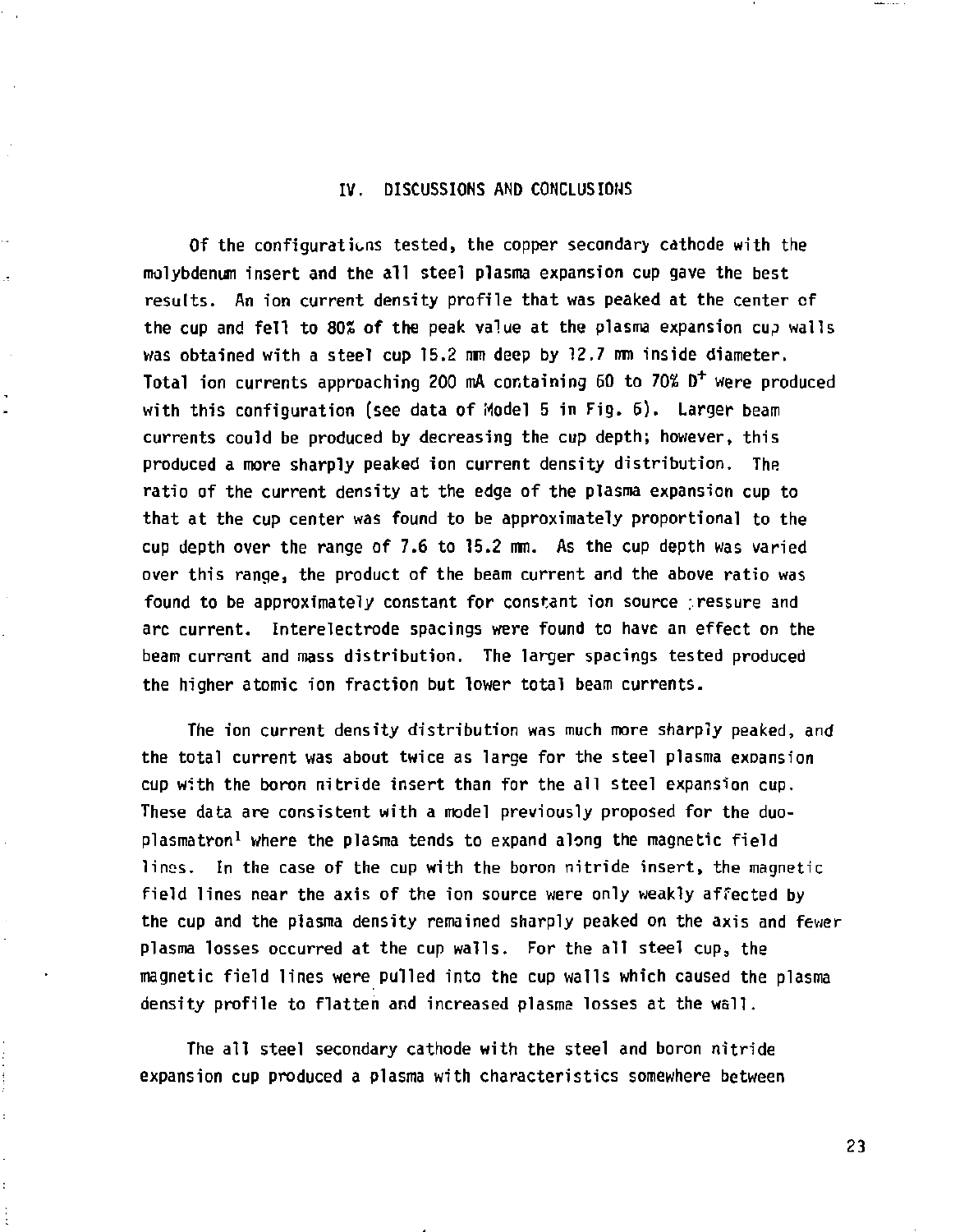**those of the previous two configurations. The current density profile was flatter and the ion current was lower than with the Cu/Ho secondary cathode and the steel/BN expansion cup. Compared to the Cu/Mo becondary cathode and the all steel expansion cup, this configuration produced a more sharply peaked ion current density distribution and a slightly larger beam current.** 

ï

k.